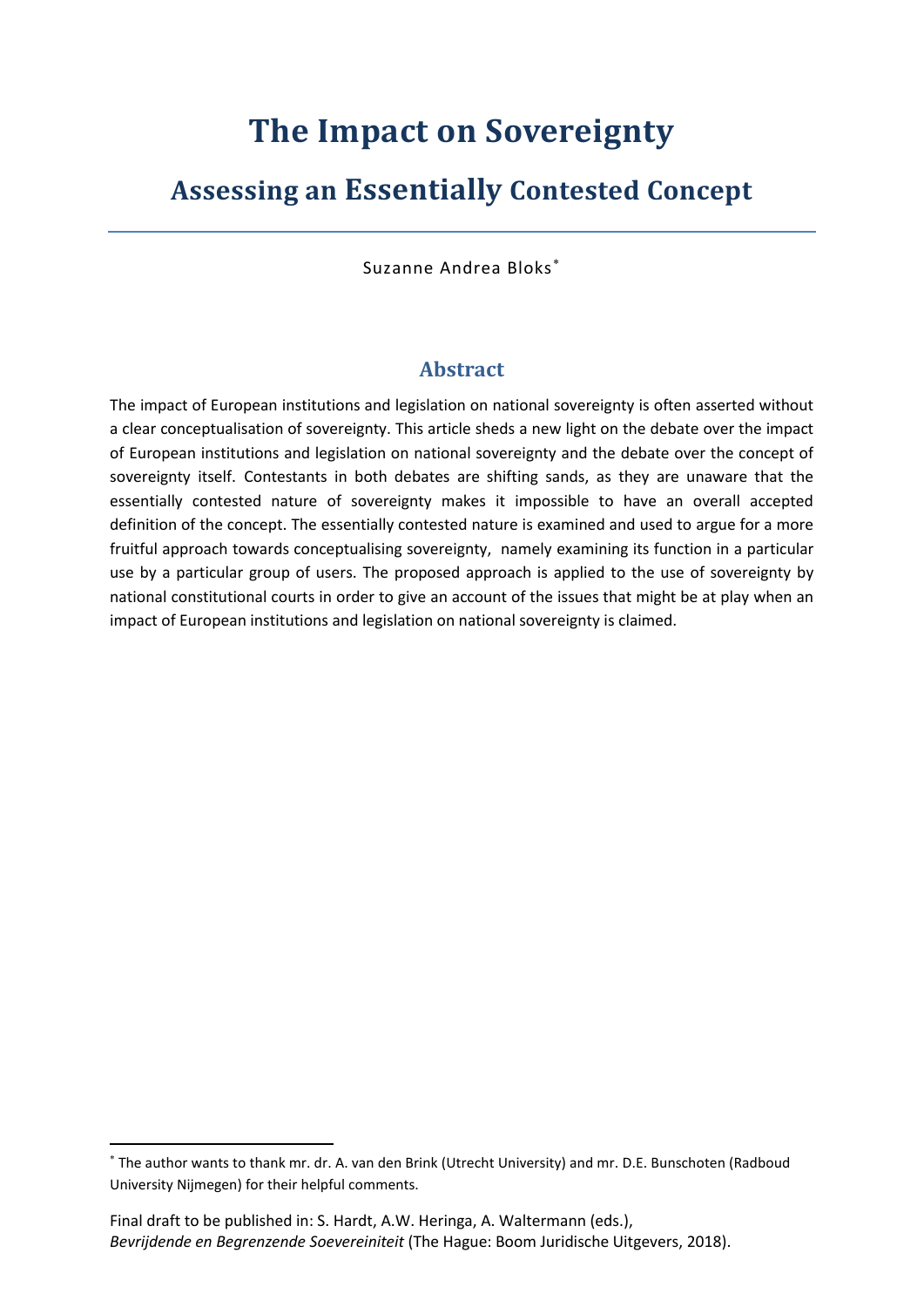## **1. Introduction**

 $\overline{\phantom{a}}$ 

The concept of sovereignty is often used in public debates in the European Union (EU), sometimes accompanied by doom scenarios about the dissolution of the nation-state and the end of national culture. The assertion of an impact of European institutions and legislation on national sovereignty provokes strong emotions and has far-reaching political and legal consequences.

Despite the consequences of the impact claims, it is unclear  $-$  at least for the audience  $-$  which criteria are used to underpin the asserted impact on national sovereignty. Without clarity about assessment criteria, assertions about an impact on national sovereignty seem to be nothing more than myths and 'thought-destructive mantras'.<sup>1</sup>

This article questions whether sovereignty can be conceptualised in order to give claims about the impact of European institutions and legislation on sovereignty more substance. It intends to bring clarity in debates over sovereignty by casting light on the nature of the concept of sovereignty and the issues that might be at play when the concept is used. Thereby, also a first step is taken towards formulating a framework for assessing the impact of European institutions and legislation on national sovereignty.

This research is motivated by the claims about an impact on national sovereignty that led to the introduction of mutual recognition in the Area of Freedom, Security and Justice (AFSJ) in the EU. Mutual recognition was introduced as a way of regulating the AFSJ, because it could boost the pace of integration post-Maastricht while it was at the same time regarded as a measure with comparatively less impact on national sovereignty than harmonisation.<sup>2</sup> However, there was, and still is, a lack of criteria to compare the impact of mutual recognition to the impact of harmonisation on national sovereignty.

<span id="page-1-0"></span>In the first part of this article, it will be asked whether there is any clarity and consensus on the definition of sovereignty in the public debate. It is not a secret that sovereignty is a heavily contested concept, but if there is a definition on which contestants can agree, this definition would provide the basis for formulating the central issues that the concept deals with and, therewith, for understanding what is meant by an impact on sovereignty. The nature of the concept of sovereignty and the debate over sovereignty will be examined. This leads to the insight that the only fruitful approach towards conceptualising sovereignty is by examining what the function of sovereignty is in a particular use by a particular group of users, instead of defining what sovereignty *is*.

In the second part, the function of sovereignty is examined in its use by national constitutional courts in decisions that deal with the relation between the European and the national legal order. On the basis of this description, several issues that arise in the use of the concept are distinguished. This will help to understand the core of sovereignty claims in its use by national constitutional courts and can form a basis for assessing the impact on national sovereignty of European institutions and legislation, and in particular of mutual recognition in the AFSJ.

 $<sup>1</sup>$  As Jackson says, 'core sovereignty' concepts should be clarified in order to "help overcome some of the</sup> 'hypocrisy' and 'thought-destructive mantras' surrounding these concepts so that policymakers can focus on real problems rather than myths." [J. H. Jackson, 'Sovereignty-modern: a new approach to an outdated concept', 97 *American journal of International Law* (2003) p. 782 at p. 800.]

 $2$  K. Lenaerts, 'The Principle of Mutual Recognition in the Area of Freedom, Security and Justice', The Fourth Annual Sir Jeremy Lever Lecture, p. 2; W. van Ballegooij, *The Nature of Mutual Recognition in European Law: Re-examining the notion from an individual rights perspective with a view to its further development in criminal justice area* (Cambridge: Intersentia, 2015), p. 161; P. Craig and G. de Búrca, *EU Law: Text, Cases and Materials* (6th edn, Oxford: OUP, 2015), p. 988.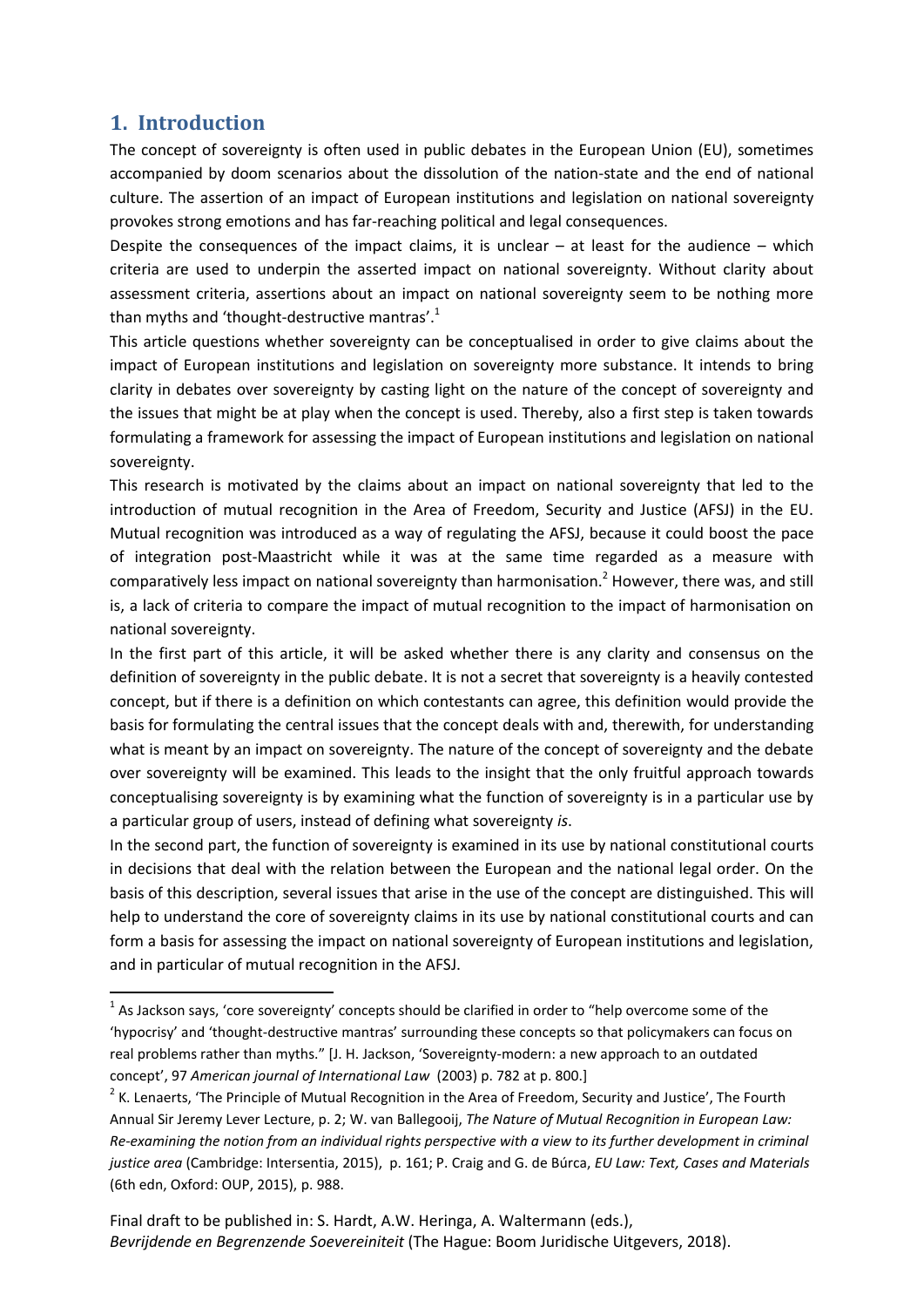## **2. The Concept of Sovereignty**

#### **2.1. An Essentially Contested Concept**

<span id="page-2-0"></span>Defining the concept of sovereignty is an ambitious task and many have found themselves grasping at straws in their attempt, as the concept is heavily debated. The debate about sovereignty concerns the heuristic value of the concept for understanding the configuration of power and authority in today's legal and political world-order. Sovereignty developed as the 'conceptual key'<sup>3</sup> to the Westphalian world-order in which nation-states co-exist as independent, sovereign entities. Today's world-order is changing: it is considered to have reached or, at least, to be in a process of transition towards a post-Westphalian phase.<sup>4</sup> This is characterized by increased mutual dependence of nationstates – economically, politically and culturally – and the emergence of transnational political communities – the EU being a telling example.

While recourse is made to the concept of sovereignty in public debates with increasing intensity, the academic debate is moving away from the concept. The consequence is a growing discrepancy between the academic and public debate concerning the heuristic value of the concept of sovereignty. Academics have challenged the concept "as outmoded, as fragmented, as incoherent, and not least as normatively unattractive or inadequate as a way of making sense of emergent patterns of legal and political authority and imagining their future."<sup>5</sup> Neil MacCormick is one of the most articulate defenders of this view that the concept of sovereignty is outdated in today's pluralistic world-order.<sup>6</sup> According to MacCormick, sovereignty theory inevitably points into a monocular view on ultimate authority: either the EU is sovereign or the member states are sovereign. Instead, he sees the complex interaction of overlapping legalities in the EU as a normative system of law beyond sovereignty. As he says,

<span id="page-2-1"></span>"Where at some time past there were, or may have been, sovereign states, there has now been a pooling or a fusion within the communitarian normative order of some of the states' powers of legislation, adjudication and implementation of law in relation to a wide but restricted range of subjects. Some matters fall to be handled within one normative system or normative order, while other parts remain rooted or based in other normative systems or normative orders, with arrangements designed (so far, rather successfully) to prevent incompatibility in areas of overlap. We must not envisage sovereignty as the object of some kind of zero sum game, such that the moment X loses it Y necessarily has it. Let us think of it rather more as of virginity, which can in at least some circumstances be lost to the general satisfaction without anybody else gaining it."<sup>7</sup>

Also less explicitly, some legal researchers feel tempted to reject or, at least, circumvent the concept. They tend to delineate their research by focussing on clearer concepts. For example, with regard to the impact of mutual recognition in the AFSJ, research is done into the constitutional implications of

<sup>3</sup> N. Walker, *Sovereignty in transition* (Oxford: Hart Publishing, 2006), p. vi.

 $<sup>4</sup>$  Ibid., p. 9.</sup>

<sup>5</sup> Ibid., p. v.

<sup>6</sup> Ibid., p. 15; J. W. van Rossem, *Soevereiniteit en pluralisme* (Kluwer, 2014), p.194.

<sup>7</sup> N. MacCormick, 'Beyond the Sovereign State', 56(1) *The Modern Law Review* (1993) p. 1 at p.16.

Final draft to be published in: S. Hardt, A.W. Heringa, A. Waltermann (eds.), *Bevrijdende en Begrenzende Soevereiniteit* (The Hague: Boom Juridische Uitgevers, 2018).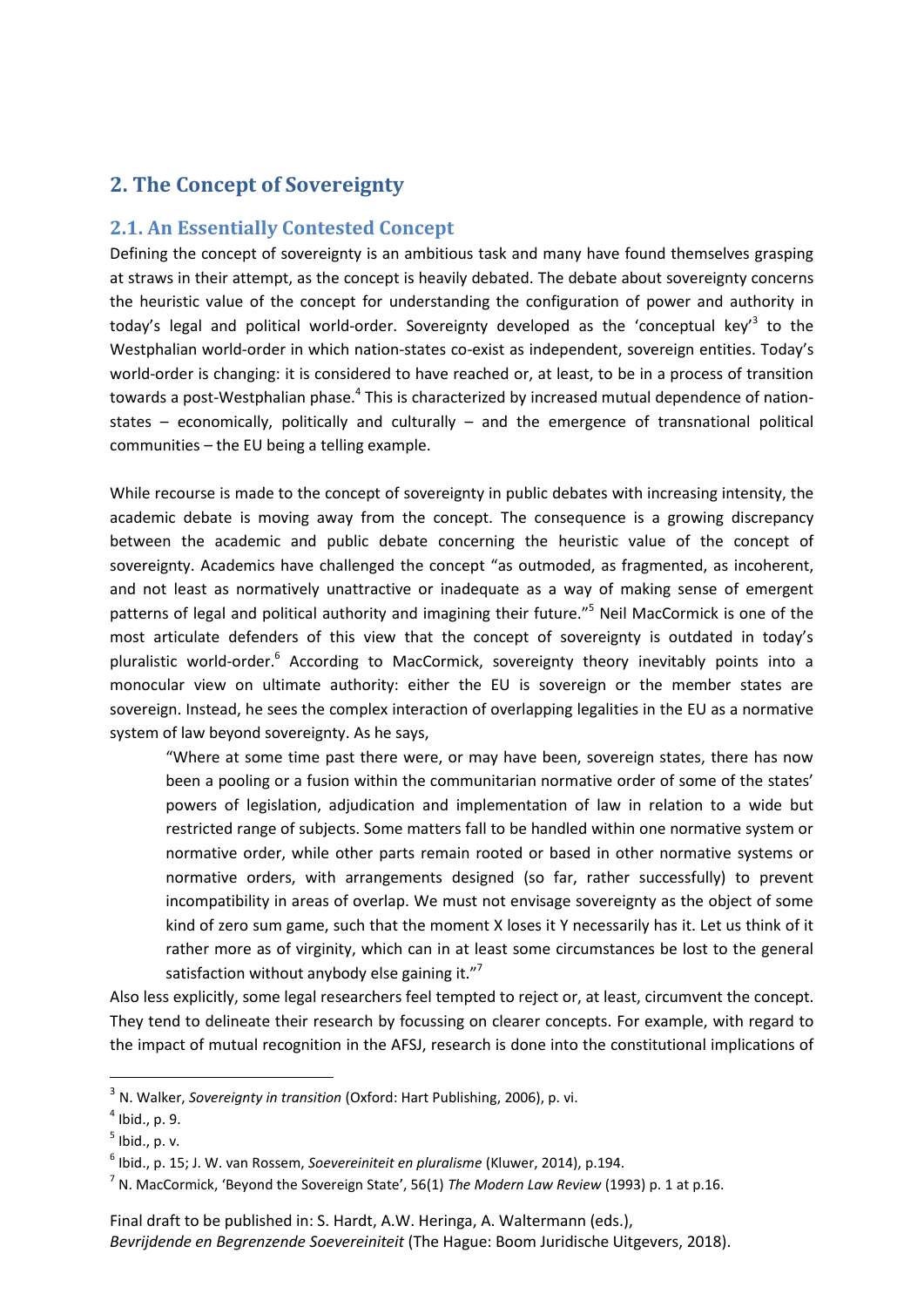mutual recognition<sup>8</sup> and the effects of mutual recognition on the role of the national judge.<sup>9</sup> Although such research might be very illuminating, as long as the link to national sovereignty is not clarified, it seems removed from the public debate in which the pressing question is the impact on sovereignty. We might as well say, there is an elephant in the room.

However, there are also researchers who have attempted to enhance the value of the concept of sovereignty for capturing the configuration of today's multi-dimensional world-order, recognizing the apparent value that the concept has in public debates. New conceptions of sovereignty have been proffered, such as absolute versus limited sovereignty, and unitary versus pooled, shared or divided sovereignty.<sup>10</sup> Also, Antonia Waltermann identifies in her contribution to this book many different conceptualisations that exist and the confusion this causes for debating sovereignty in the legal discourse. $^{11}$ 

<span id="page-3-2"></span>As the conceptualisations of sovereignty have become diverse and distinct from the classical concept and there is no agreement about the relative heuristic value of each conceptualisation, the question arises whether the concept of sovereignty is an *essentially contested concept.* This term is coined by Gallie, an imminent philosopher. It refers to a group of concepts about which an assumption of agreement cannot be made. The dispute about the use of essentially contested concepts goes to the heart of their very nature.<sup>12</sup> They are in the definition of Gallie: "concepts the proper use of which inevitably involves endless disputes about their proper uses on the part of their users."<sup>13</sup>

<span id="page-3-1"></span><span id="page-3-0"></span>Indeed, any particular use of any concept is liable to be contested.<sup>14</sup> But while other concepts "carry with them an assumption of agreement, as to the kind of use that is appropriate to the concept in question, between its user and anyone who contests his particular use of it,"<sup>15</sup> essentially contested concepts do not. They are contested in their essence and should also be distinguished from radically confused concepts, for which the contestation is a result of different aims of different groups of people. These aims are not essentially contesting but "only accidently and as a result of persistent confusion". 16

Gallie provides seven criteria that concepts have to satisfy in order to be essentially contested. In the following, it will be examined whether the concept of sovereignty satisfies these criteria and if so, what the implications are for the use of the concept of sovereignty.

 $^8$  See, for example, M. Fichera, 'The European Arrest Warrant and the Sovereign State: A Marriage of Convenience?', 15(1) *European Law Journal* (2009) p. 70; V. Mitsilegas, 'The constitutional implications of mutual recognition in criminal matters in the Eu', 43 *Common Market Law Review* (2006) p. 1277.

<sup>&</sup>lt;sup>9</sup> A. Erbežnik, 'Mutual Recognition in EU Criminal Law and Its Effects on the Role of a National Judge', in N. Peršak (ed.), *Legitimacy and Trust in Criminal Law, Policy and Justice: Norms, Procedures, Outcomes* (Farnham, Burlington: Ashgate) p. 131.

<sup>10</sup> S. Besson, 'Sovereignty in Conflict', 8(15) *European Integration online Papers* (2004), p. 8-11; B. de Witte, 'Sovereignty and European Integration: the Weight of Legal Tradition', 2 Maastricht Journal of European and Comparative Law (1995) p. 145 at p. 170-173.

 $11$  A. Waltermann, 'Nationale sovereiniteit als een status' in this volume, p. 25.

<sup>12</sup> Besson, *supra* n[.12,](#page-3-0) p. 6.

<sup>13</sup> W. B. Gallie, 'Essentially Contested Concepts', 56 *Proceedings of the Aristotelian Society* (1955) p.167 at p. 169.

 $14$  Ibid., p. 167.

 $15$  Ibid., p. 167.

 $16$  Ibid., p. 176.

Final draft to be published in: S. Hardt, A.W. Heringa, A. Waltermann (eds.),

*Bevrijdende en Begrenzende Soevereiniteit* (The Hague: Boom Juridische Uitgevers, 2018).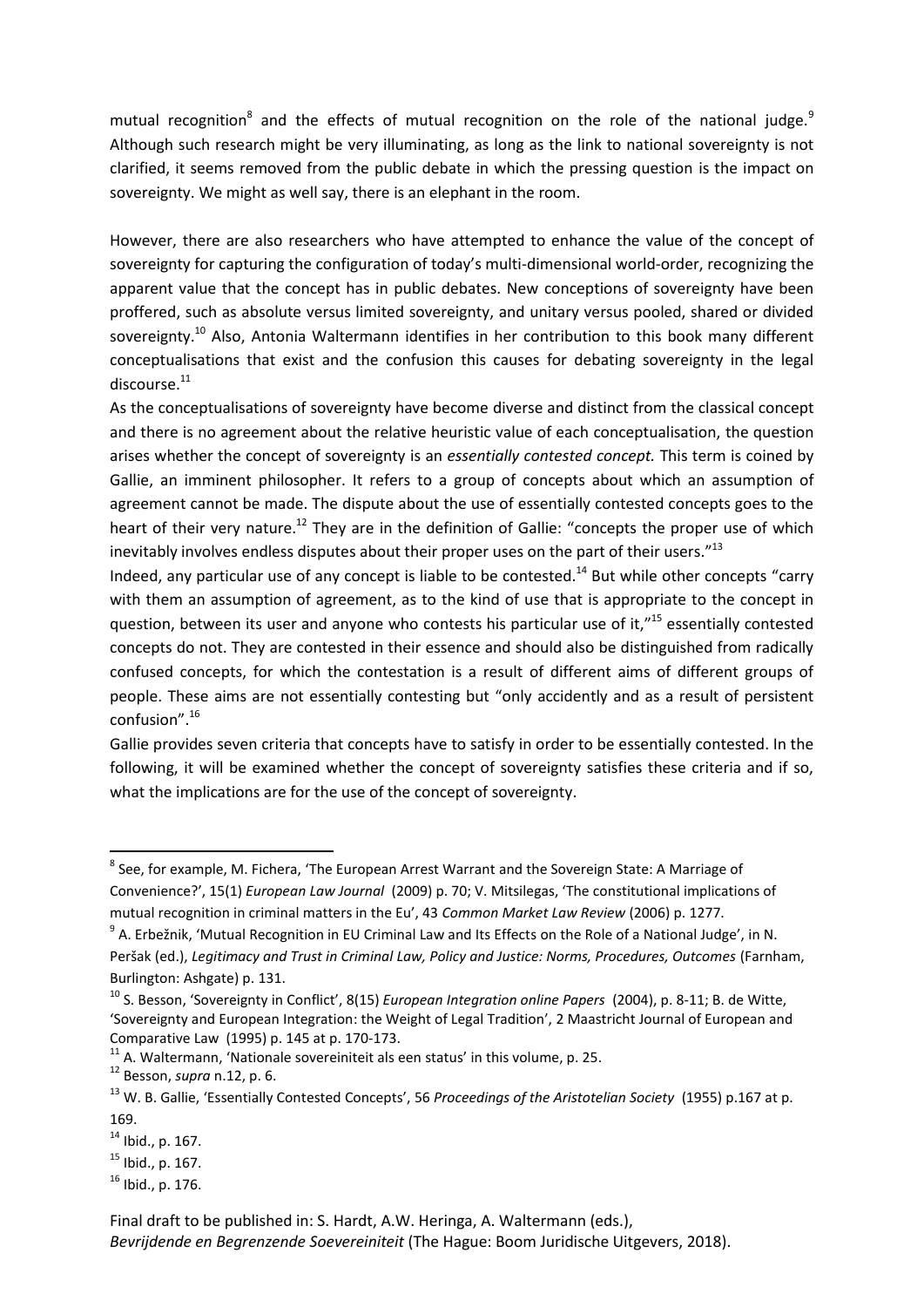Before examining the criteria, a brief remark is in place: the criteria might lead to confusion as they seem to assume a conceptualisation of sovereignty. For example, the fact that an essentially contested concept has an evaluative nature or a common core seems to presuppose a conceptualisation of sovereignty. This is partly true: there must be a general idea of the nature of sovereignty that ties the different conceptualisations together, for otherwise it might as well be a radically confused concept, but this does not lead to agreement on a particular conceptualisation. In fact, the concept is essentially contested because the overarching concept encompasses many different aspects that users balance differently.

#### *(1) Appraisive or evaluative nature*

Gallie's first criterion for an essentially contested concept is that it "must be *appraisive* in the sense that it signifies or accredits some kind of valued achievement." $17$  The concept should include and enhance tension over what is and what ought to be. $^{18}$ 

<span id="page-4-2"></span><span id="page-4-1"></span>Sovereignty has a two-layered appraisive nature: it signifies a valued achievement and the justification for this achievement comes from value judgements inherent to the concept.<sup>19</sup>

In public debates, sovereignty is interpreted as a valued achievement that has to be protected. The concept of sovereignty serves as a descriptive and normative framework to decide where sovereign power or authority lies and where it should lie.

Besides being a valued achievement, sovereignty has also an appraisive nature because the concept encompasses so-called *sovereign values*. A claim to sovereignty is associated with a claim to the ultimate power or authority to protect and maintain sovereign values within the polity and to encompass these sovereign values in relation to other sovereign entities. The sovereign values function as a justification for the exercise of sovereign powers or authority. The possession of sovereignty is not determined by the identity of a political entity, but only by the values the political entity pursues under the umbrella of sovereignty. "Understood along these lines, sovereignty is not an empirical end in itself, but should protect the different values which constitute its justification."<sup>20</sup> It might be argued that "the exercise of public powers of government can only be considered an exercise of sovereign powers when they are in accord with sovereign values, otherwise the exercise of public powers is something entirely distinct from the exercise of sovereign powers and can even be considered a violation of sovereignty. $"^{21}$ 

#### <span id="page-4-0"></span>*(2) Internally complex and diversely describable*

According to Gallie's second and third criterion, the valued achievement must both be *internally complex* and *diversely describable.* The close connection of these two criteria becomes clear in Gallie's assessment of the essentially contested nature of 'democracy', when he observes that the concept "is internally complex in such a way that any democratic achievement (or programme)

 $\overline{\phantom{a}}$ 

 $17$  Ibid., p. 171.

<sup>18</sup> S. Koenis, *Het verlangen naar cultuur: Nederland en het einde van geloof in een moderne politiek* (Amsterdam: Van Gennep, 2008), p. 167.

<sup>&</sup>lt;sup>19</sup> A. Okoye, 'Theorising Corporate Social Responsibility as an Essentially Contested Concept: Is a Definition Necessary?', 89 Journal of Business Ethics (2009) p. 613 at p. 617.

<sup>20</sup> Besson, *supra* n[.12,](#page-3-0) p. 14.

<sup>&</sup>lt;sup>21</sup> D. Sarooshi, 'The Essentially Contested Nature of the Concept of Sovereignty: Implications for the Exercise by International Organizations of Delegated Powers of Government', 25 *Mich.J. Int'l L.* (2004) p. 1107 at p. 1115.

Final draft to be published in: S. Hardt, A.W. Heringa, A. Waltermann (eds.), *Bevrijdende en Begrenzende Soevereiniteit* (The Hague: Boom Juridische Uitgevers, 2018).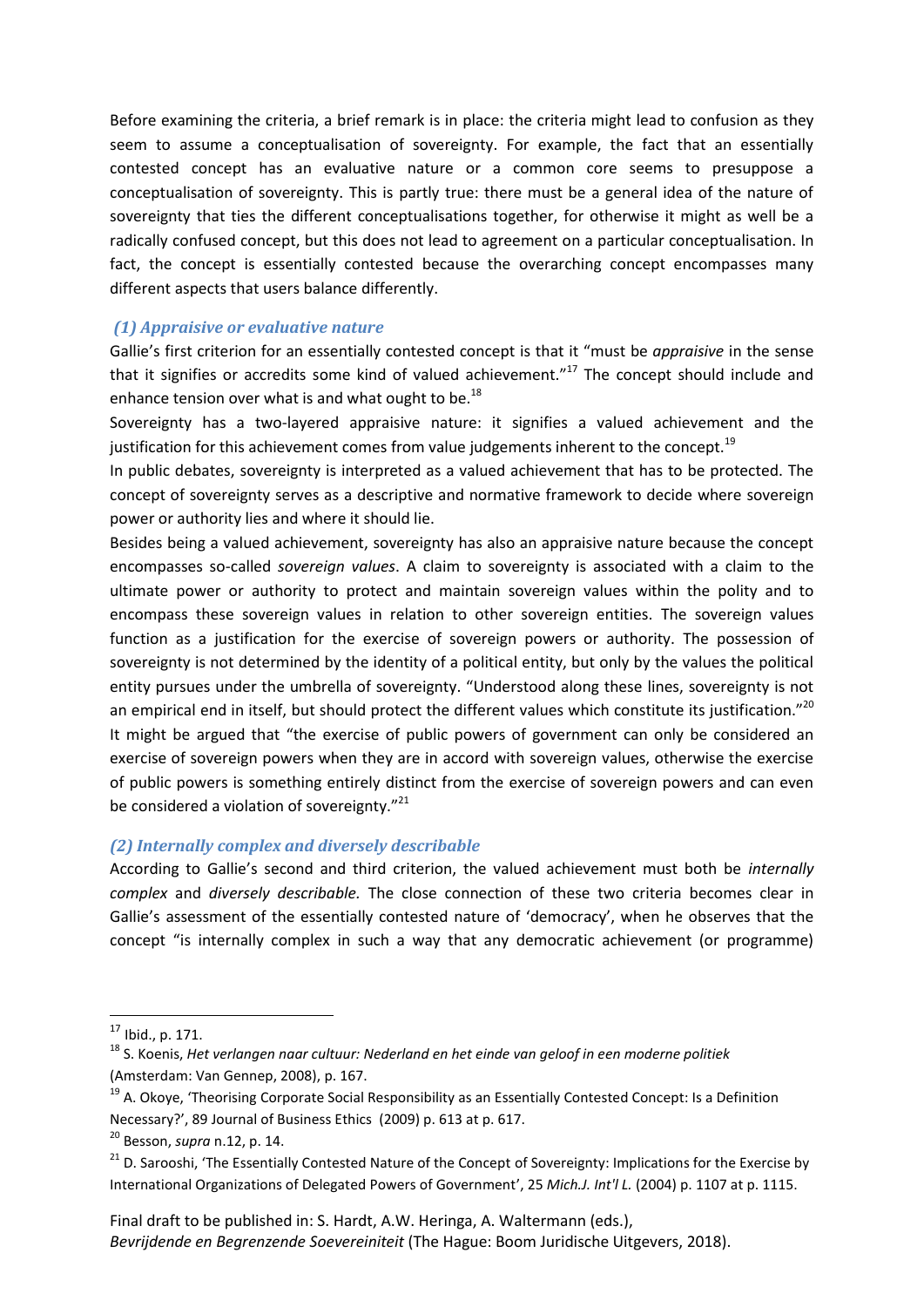admits of a variety of descriptions in which its different aspects are graded in different orders of importance."22

The concept of sovereignty also admits a variety of descriptions and each description contains differently graded aspects, which makes it an internally complex concept. Besson<sup>23</sup> elucidates that three descriptions of sovereignty can be distinguished: the concept can be interpreted as a resultoriented, a problem-oriented and a normative concept.

The complexity of sovereignty as a result-oriented concept refers to the different conceptions of sovereignty that contribute to determining what sovereignty *is* as a state of affairs or achievement and whose content is extremely contestable. These conceptions include, *inter alia*, a legal and political, external and internal, absolute and limited, and unitary and pooled, shared or divided conception of sovereignty.<sup>24</sup>

The complexity of sovereignty as a problem-oriented concept refers to "the different answers that can be given to the question what the best allocation of power is in each case, i.e. the different interpretations given to sovereignty *qua* outcome." <sup>25</sup> Sovereignty is a valued achievement and as such, claims to sovereignty are also normative claims about what the allocation of power should be and how it should be reached.

The complexity of sovereignty as a normative concept refers to "the *plurality of values* and normative standards that the concept of sovereignty protects and to which it is held accountable."<sup>26</sup> These are the above-mentioned sovereign values that constitute a justification for holding sovereignty.

#### *(3) Open in character*

The fourth criterion states that the concept should be '*open' in character*. "The accredited achievement must be of a kind that admits of considerable modification in the light of changing circumstances; and such modification cannot be prescribed or predicted in advance."<sup>27</sup>

Sovereignty can be seen as a concept with an open character. The different conceptions and values of sovereignty have changed over time, influenced by the changes in the configuration of power and changes in values in the post-Westphalian world-order. Different conceptions of sovereignty have been developed to enhance its heuristic value, such as absolute versus limited sovereignty and unitary versus pooled, shared or divided sovereignty.<sup>28</sup> The concept has also broadened to include more and other sovereign values. In its earliest form, the concept included "statal values as exclusive control by a State of its territory and non-intervention in the internal affairs of other States."<sup>29</sup> In the Western liberal tradition, the concept of sovereignty has broadened to contain values such as democracy, human rights, equality, freedom, legitimacy, autonomy and self-determination.<sup>30</sup>

However, authors who argue that the concept has lost its explanatory value would deny the open character of the concept. For example, De Witte states, "if sovereignty is divided, it loses its distinguished trait."<sup>31</sup> As noted before, consigning the concept of sovereignty to the waste bin is in

<sup>22</sup> Gallie, *supra* n[.13,](#page-3-1) p. 184.

<sup>23</sup> Besson, *supra* n[.12,](#page-3-0) p. 8.

 $24$  Ibid., p. 8.

 $25$  Ibid., p. 12.

 $26$  Ibid., p. 14.

<sup>27</sup> Gallie, *supra* n[.13,](#page-3-1) p. 172.

<sup>28</sup> Besson, *supra* n[.10,](#page-3-2) p. 8-11; De Witte, *supra* n[.10,](#page-3-2) p. 170-173.

<sup>29</sup> Sarooshi, *supra* n[.21,](#page-4-0) p. 1115

<sup>30</sup> Ibid., p. 1115; Besson, *supra* n[.12,](#page-3-0) p. 7.

<sup>31</sup> De Witte, *supra* n[.12,](#page-3-0) p. 172.

Final draft to be published in: S. Hardt, A.W. Heringa, A. Waltermann (eds.), *Bevrijdende en Begrenzende Soevereiniteit* (The Hague: Boom Juridische Uitgevers, 2018).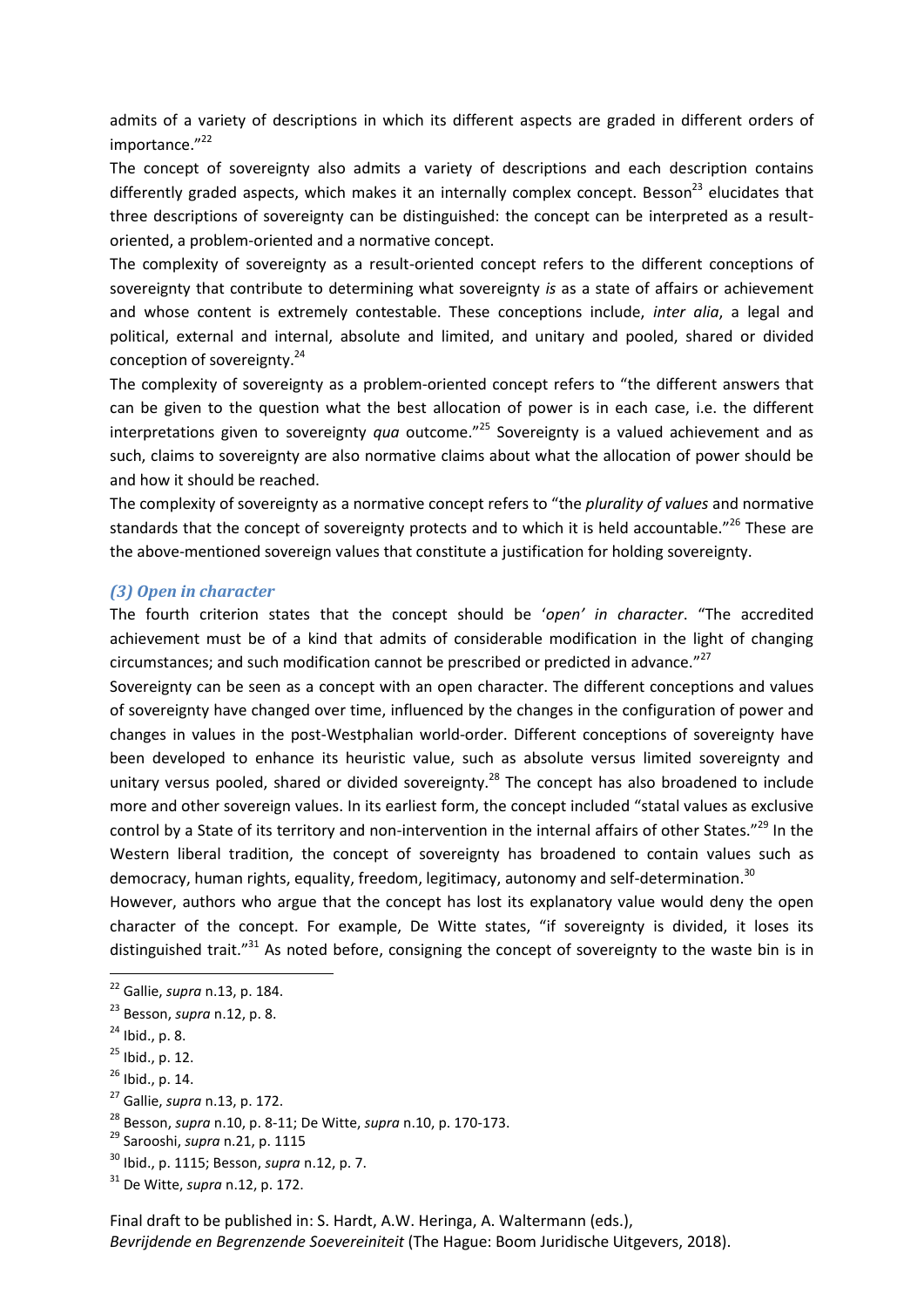discrepancy with the increasing use of the concept in public debates, which is taken as a starting point in this article.

#### *(4) Aggressive and defensive use*

According to Gallie's fifth criterion, an essentially contested concept is used both *aggressively and defensively*. Different persons or parties adhere not only to different views of the correct use of the concept, but "each party recognizes the fact that its own use of it is contested by those of other parties, and that each party must have at least some appreciation of the different criteria in the light of which the other parties claim to be applying the concept in question. More simply, to use an essentially contested concept means to use it against other users and to recognize that one's own use of it has to be maintained against these other users."<sup>32</sup>

The defensive or aggressive use of sovereignty may not be present in each legal-political use or academic work, but it always exists within an overview of the contested use of the concept as a whole.<sup>33</sup> When sovereignty is interpreted as a problem-oriented or normative concept, it might be used aggressively and defensively to claim and justify power. This is exemplified by the use of the concept in the complex relationship between the EU and its member states, where the conferral of power to the EU might lead to a limitation of national sovereign powers and the concept of sovereignty is used to shape the configuration of power between the EU and its member states. In a result-oriented interpretation it is less likely that the concept is used aggressively or defensively, for in this use the concept is approached from a theoretical perspective on what sovereignty is.

#### *(5) Original exemplar or common core*

Gallie's sixth criterion entails that the concept should be derivable from an *original exemplar* whose authority is acknowledged by all the contestant users of the concept. It is occasionally alluded to as self-defeating, since it is in the very nature of essentially contested concepts to be contestable at their core and, therefore, a common core in the form of an original exemplar seems contradictory to require.<sup>34</sup> However, it is an important criterion for distinguishing essentially contested concepts from radically confused concepts where the contestation originates in different aims. If not in the form of an original exemplar, there has to be some common core that ties the divergent conceptions of an essentially contested concept together and indicates that the contestants are within the same subject-matter.<sup>35</sup>

Instead of taking the form of an original exemplar, the common core of an essentially contested concept can also be found in a central problem. In this line of reasoning, proposed by Waldron, "rival conceptions are rival proposals for solving it or rival proposals for doing the best we can in this regard given that the problem is insoluble."<sup>36</sup>

The central problems of sovereignty relate to the various descriptions of the concept: sovereignty as a result-oriented, problem-oriented and normative concept. As a result-oriented concept, sovereignty questions the conditions for the existence of sovereignty. As a problem-oriented concept, it asks who should exercise sovereignty and what form these entities should take. And as a

1

<sup>32</sup> Gallie, *supra* n[.13,](#page-3-1) p. 172.

<sup>33</sup> Okoye, *supra* n[.1919,](#page-4-1) p. 618.

 $34$  Ibid., p. 618.

 $35$  Ibid., p. 619.

<sup>36</sup> J. Waldron, 'Is the Rule of Law an Essentially Contested Concept (in Florida)?', 21 *Law and Philosophy* (2002) p.137 at p. 157-158.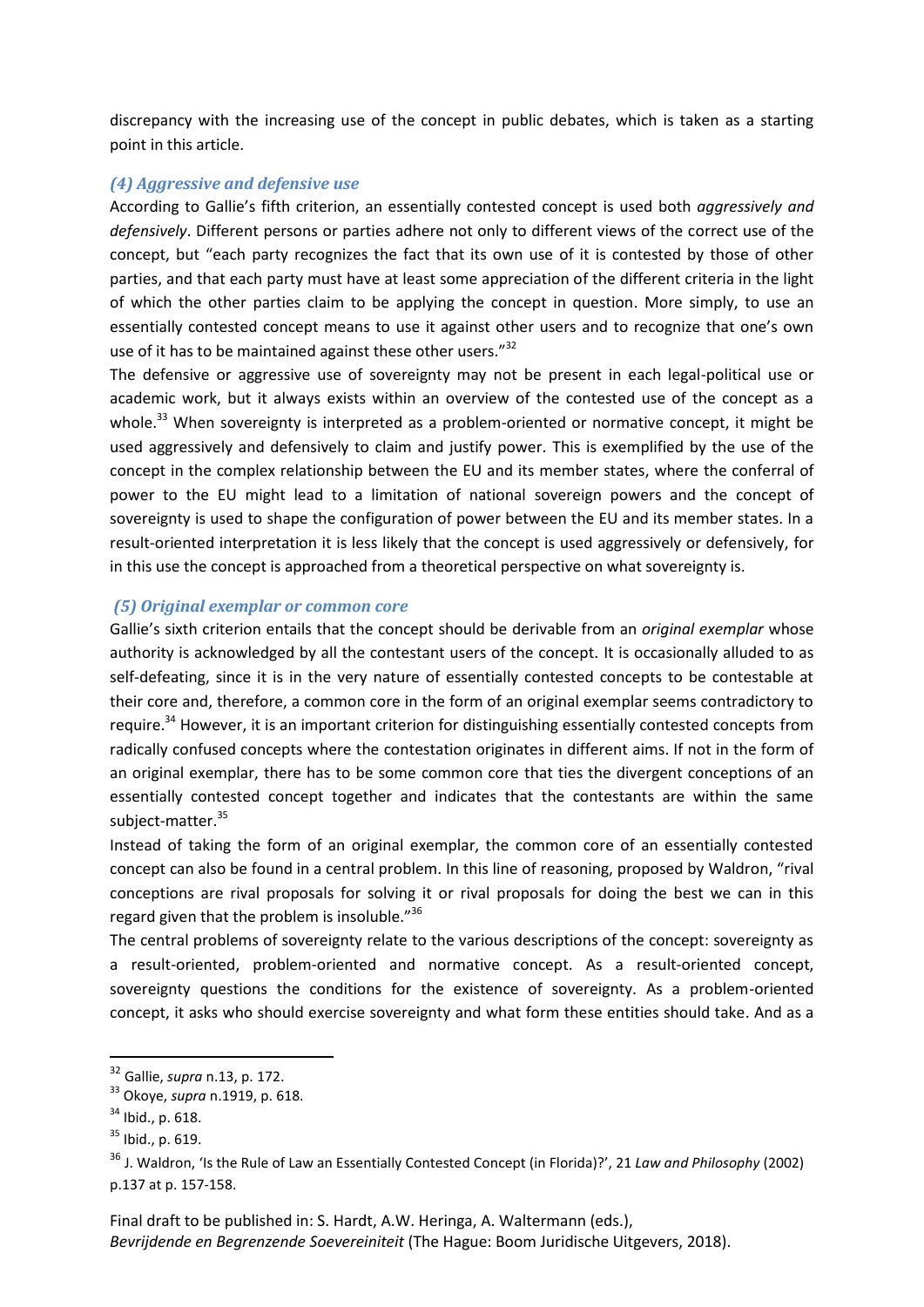normative concept, it probes the justification for the exercise of sovereignty through sovereign values.<sup>37</sup>

Thus, the different conceptualisations of sovereignty are tied together as they all answer one or more of the questions that relate to a certain power or authority: what does this power or authority entail, who exercises and who should exercise this power or authority and what legitimizes this power or authority?

#### *(6) Optimum development*

According to Gallie's seventh and last criterion, it should be probable that the continuous debate contributes to finding a solution to sovereignty's central problems, or in Gallie's words, enables the original exemplar's achievement to be sustained and/or developed in *optimum fashion*. <sup>38</sup> This criterion is a positive side-note rather than a strict criterion, for Gallie thinks that the acceptance of the essentially contested nature of a concept can reduce the potential for extreme conflicts and could therefore allow for an optimum development of the concept.<sup>39</sup>

To conclude, the concept of sovereignty satisfies Gallie's seven criteria and can, hence, be called an essentially contested concept. This insight might mitigate serious conflict when each group claims that the function sovereignty "fulfils on *its* behalf or on *its* interpretation, is the correct or proper or primary, or the only important, function which the term in question can plainly be said to fulfil," $40$ and that their conception of sovereignty best fits within the theoretical understanding of the worldorder and enhances the explanatory and/or normative value of that understanding.<sup>41</sup>

More in general, acknowledgement of the essentially contested nature of sovereignty is essential to the public debate about an impact on sovereignty, for the dispute about the impact of European institutions and legislation might be a direct consequence of the different conceptualisations of sovereignty that the contestants hold. In the current public debate, contestants do not seem to be aware that they possibly lack a common understanding of the concept of sovereignty.

A follow-up question is: besides neutralizing conflict, can acknowledgement of sovereignty's essentially contested nature help to find a feasible way of conceptualising the concept? In other words, what are the implications of accepting the concept's essentially contested nature for this paper's investigation into a conceptualisation of sovereignty for impact assessments?

#### **2.2. A Fruitful Approach**

By classifying certain concepts as essentially contested, Gallie has created awareness among contestants that a general principle may be unobtainable for deciding which of the contestant uses is the 'best' use of the concept. This does not only help to mitigate serious conflicts, it also implies that an ontological investigation into what sovereignty *is* might not be very fruitful. Instead of defining what sovereignty is, contestants should focus on explaining or showing the rationality of a particular use of the concept by a given group of contestants.<sup>42</sup> That is, the essentially contested nature of sovereignty elucidates that the best approach towards understanding which issues are at play when

<sup>37</sup> Compare Sarooshi, *supra* n[.2121,](#page-4-0) p. 1109.

<sup>38</sup> Gallie, *supra* n[.13,](#page-3-1) p. 180.

<sup>39</sup> Okoye, *supra* n[.19,](#page-4-1) p. 619.

<sup>40</sup> Gallie, *supra* n[.13,](#page-3-1) p. 168.

<sup>41</sup> Walker 2006, *supra* n[.3,](#page-2-0) p.4.

<sup>42</sup> Gallie, *supra* n[.13,](#page-3-1) p. 189.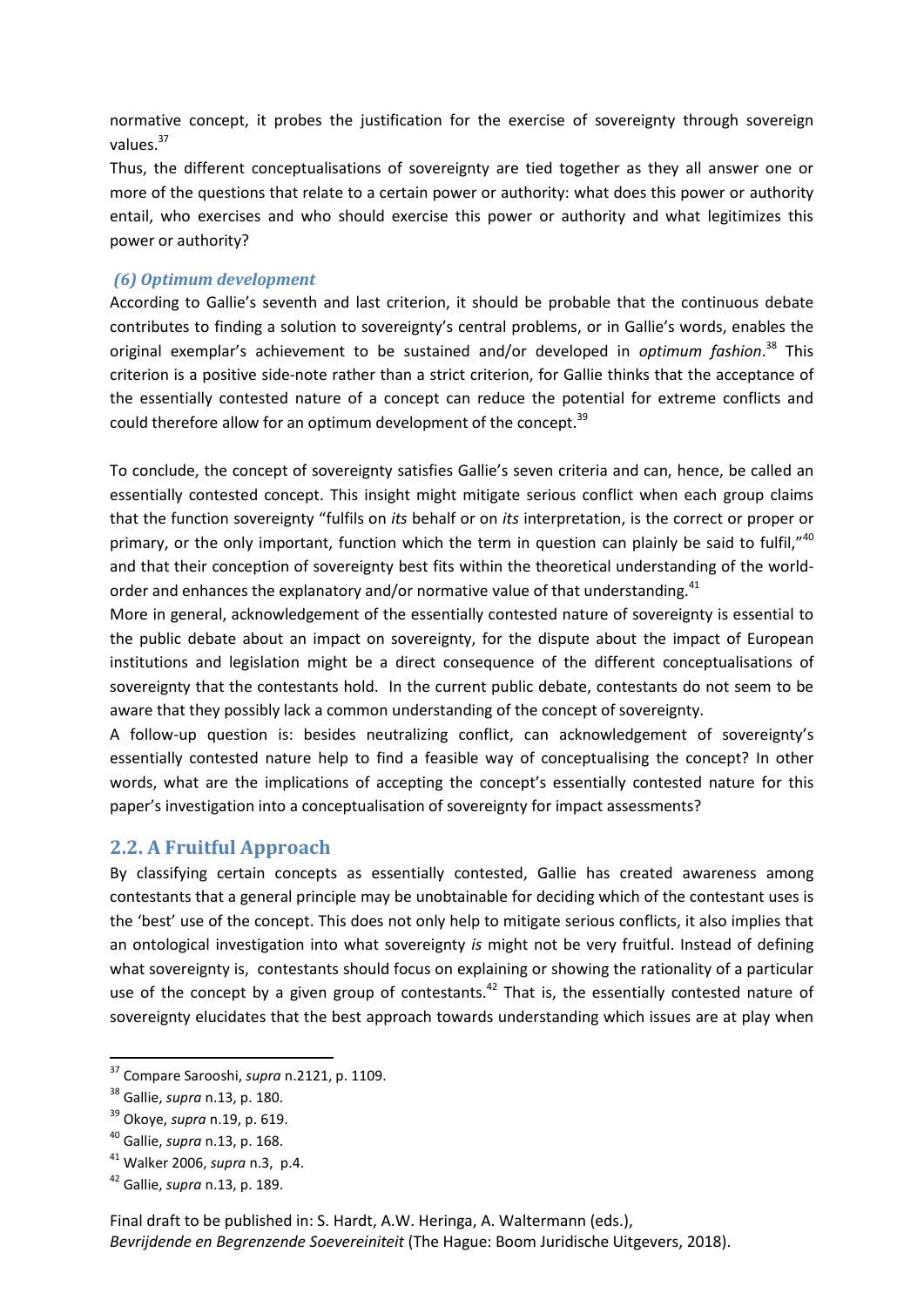the concept is used, is investigating what the concept *does* in a particular use by a particular group of users. The question of the function of a concept in a particular use by a particular group of users can be answered with a 'helicopter view' on the debate without having to choose sides.

Koenis, a Dutch philosopher, proposes something similar for the essentially contested concept 'culture'. He considers the concept of culture to be a connecting element between diverse societal debates. Since it is not clear whether 'culture' has the same meaning in these debates, he proposes to investigate what the concept *does*. With this question he has the following subquestions in mind: (1) In which context is the concept used? (2) What effects should the concept produce? (3) What objective do the users have when they use the concept?<sup>43</sup> In other words, Koenis investigates what the function of the concept 'culture' is in its particular use by a particular group of users.

Thus, the essentially contested nature of sovereignty clarifies why one will be grasping at straws when trying to find a definition of what sovereignty *is*. Instead, Koenis' questions could be used to conceptualise sovereignty on the basis of its function in a particular use by a particular group of users. In the next part of this article, this will be applied to the use of sovereignty in claims about an impact on national sovereignty of European institutions and legislation, and in particular of mutual recognition in the AFSJ. These were the claims that motivated this research.

## **3. The function of Sovereignty**

### **3.1. Political and Legal Conceptions of Sovereignty**

In order to examine the use of sovereignty in claims about an impact of European institutions and legislation on national sovereignty, a delineation should be given of which particular use by which particular group of users is analysed.

Mostly, a distinction is made between the use of the concept in political and legal debates. The political conception of sovereignty refers to the question of the concentration and division of decision-making power in the EU and the claim to sovereignty is mainly a claim to ultimate political power, namely the decision-making power of the nation-state is asserted. This political conception of sovereignty can be distinguished from a legal conception in which the claim to sovereignty does not concern ultimate political power but ultimate legal authority.

<span id="page-8-0"></span>The legal conception of sovereignty is historically closely linked to the political conception. For example, Austin focusses on political sovereignty in his command theory of law, thereby combining political and legal elements in a single concept of law.<sup>44</sup> The conceptions are also inseparable in practice, as legal sovereignty requires political sovereignty and *vice versa*. Since law is a political instrument and creation, it is difficult to conceive of legal sovereignty without political sovereignty. Similarly, it is difficult to understand how political sovereignty can be exercised without legal sovereignty.<sup>45</sup> For example, the claim to ultimate political power in relation to European institutions and legislation concerns the power to make legal rules and, hence, rests on the idea of ultimate legal authority.

1

<sup>43</sup> Koenis (2008), *supra* n[.18,](#page-4-2) p. 161.

<sup>44</sup> N. Walker, 'Sovereignty and Differentiated Integration in the European Union', 4(4) *European Law Journal* (1998) p. 355 at p. 357.

<sup>45</sup> Besson, *supra* n[.10,](#page-3-2) p. 9.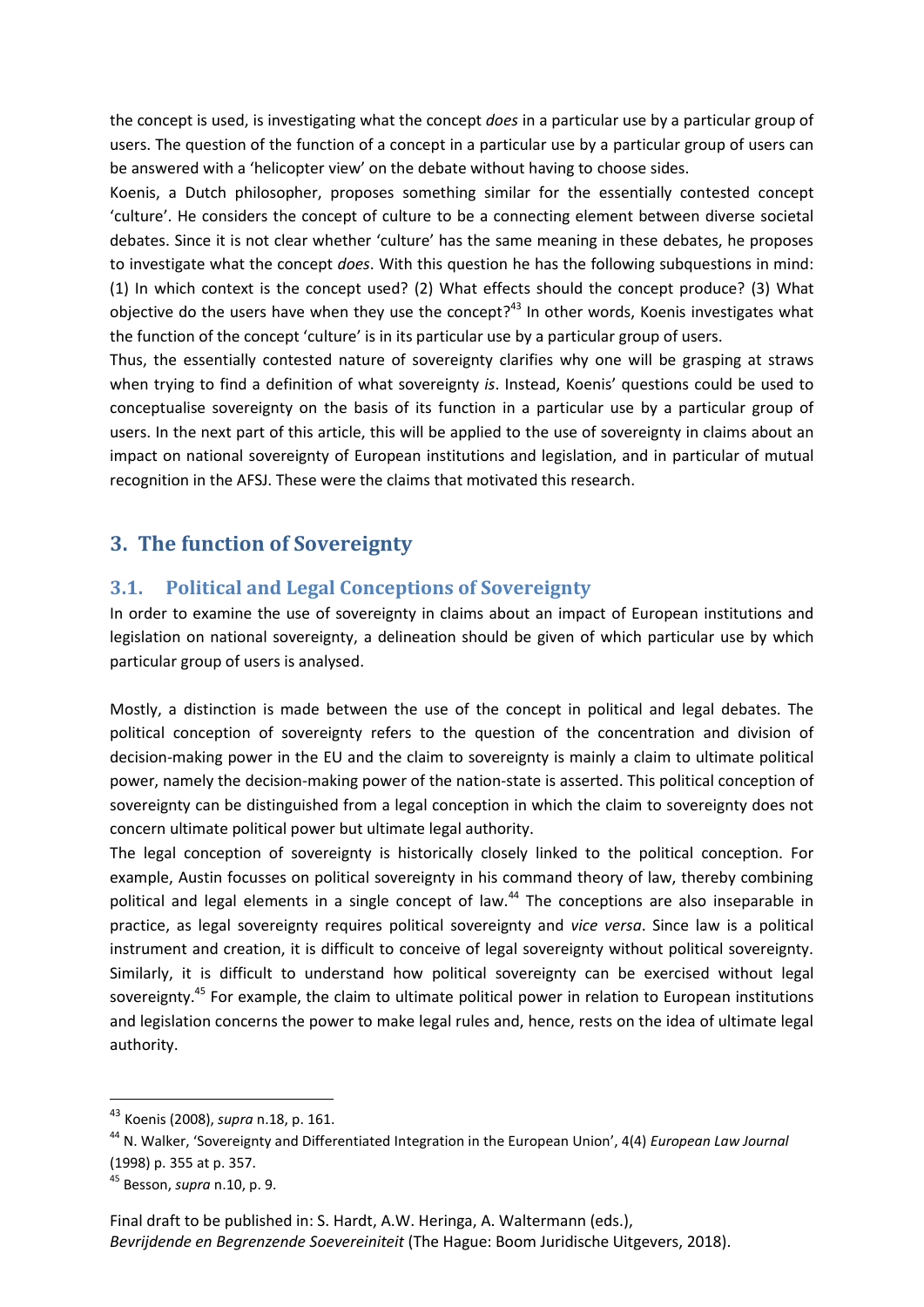Although historically and practically intertwined, a conceptual distinction between legal and political sovereignty is useful, because the two conceptions correspond to different dimensions of sovereignty.<sup>46</sup> The political conception of sovereignty corresponds to the empirical dimension. It describes the power relations among authorities and is a measure of their capacity to command. Since it concerns the currently observable division of power, it has a certain transience. The political conception inherits the continuing conflict existing in politics. By contrast, the legal conception corresponds to the normative dimension of sovereignty. It attempts to explain and justify power relations. As a claim to legal authority, a claim to legal sovereignty is a claim to a particular legal status. $47$  This carries "a type of normative power which purports to be able to settle for practical purposes matters within the polity which are controversial and disputed."<sup>48</sup> The explanatory and justificatory function of legal sovereignty makes it less vulnerable to the immediate changes of political reality than a political conception of sovereignty. Moreover, it can provide more content for investigating changes in the configuration of power or legal authority than the political conception, as it provides an *ex ante* explanatory and justificatory framework for the configuration of power or authority instead of an *ex post* description of this configuration.

Therefore, the use of sovereignty will be analysed from a legal perspective in this article. The legal conception of sovereignty in claims about the impact of European institutions and legislation concerns the question whether changes in legal authority caused by European institutions and legislation can be justified and can fit within the current explanatory framework for sovereign authority.

The legal conception of sovereignty can be further subdivided into an internal and an external perspective. The internal dimension of legal sovereignty relates to the internal affairs of a polity. It refers to the ultimate source of authority *within* a territory. This can be either a particular institution (the King or Parliament) or a collectivity (the people) within the State. The external dimension of sovereignty contains a claim to legal authority in relation to other polities. Through the legal fiction of international law, external sovereignty is usually attributed to the State as whole. This is a legal abstraction, for ultimately the bearer of sovereignty is an institution or collectivity within the State, since those entities that can plausibly make sovereignty claims in the external dimension are precisely those that claim internal ultimate decision-making authority.<sup>49</sup>

Concretising the bearer of sovereignty in the internal dimension, gives claims about the impact on national sovereignty more substance. Indeed, European institutions and legislation might not only affect the configuration of power or legal authority between states and the EU but also the configuration of authority within a State.

The analysis of the function of sovereignty in this article will focus on the legal internal conception of sovereignty used by national constitutional courts. National constitutional courts base their explanation and justification of sovereignty claims in relation to other polities on the national constitution and use an internal legal conception of sovereignty. It is explicitly chosen to examine a national interpretation of sovereignty and not a conceptualisation of sovereignty as laid down by the

1

<sup>&</sup>lt;sup>46</sup> Ibid., p. 3.

<sup>47</sup> Walker (2006), *supra* n[.313,](#page-2-0) p. 345.

<sup>48</sup> Walker (1998), *supra* n[.44,](#page-8-0) p. 357.

<sup>&</sup>lt;sup>49</sup> C. Mac Amhlaigh and A. Glencross, 'Sovereignty in the EU Constitutional Order: Integrating Law and Political Science', Edinburgh School of Law Working Paper Series (2009-2010), p. 3; De Witte, *supra* n[.10,](#page-3-2) p. 147.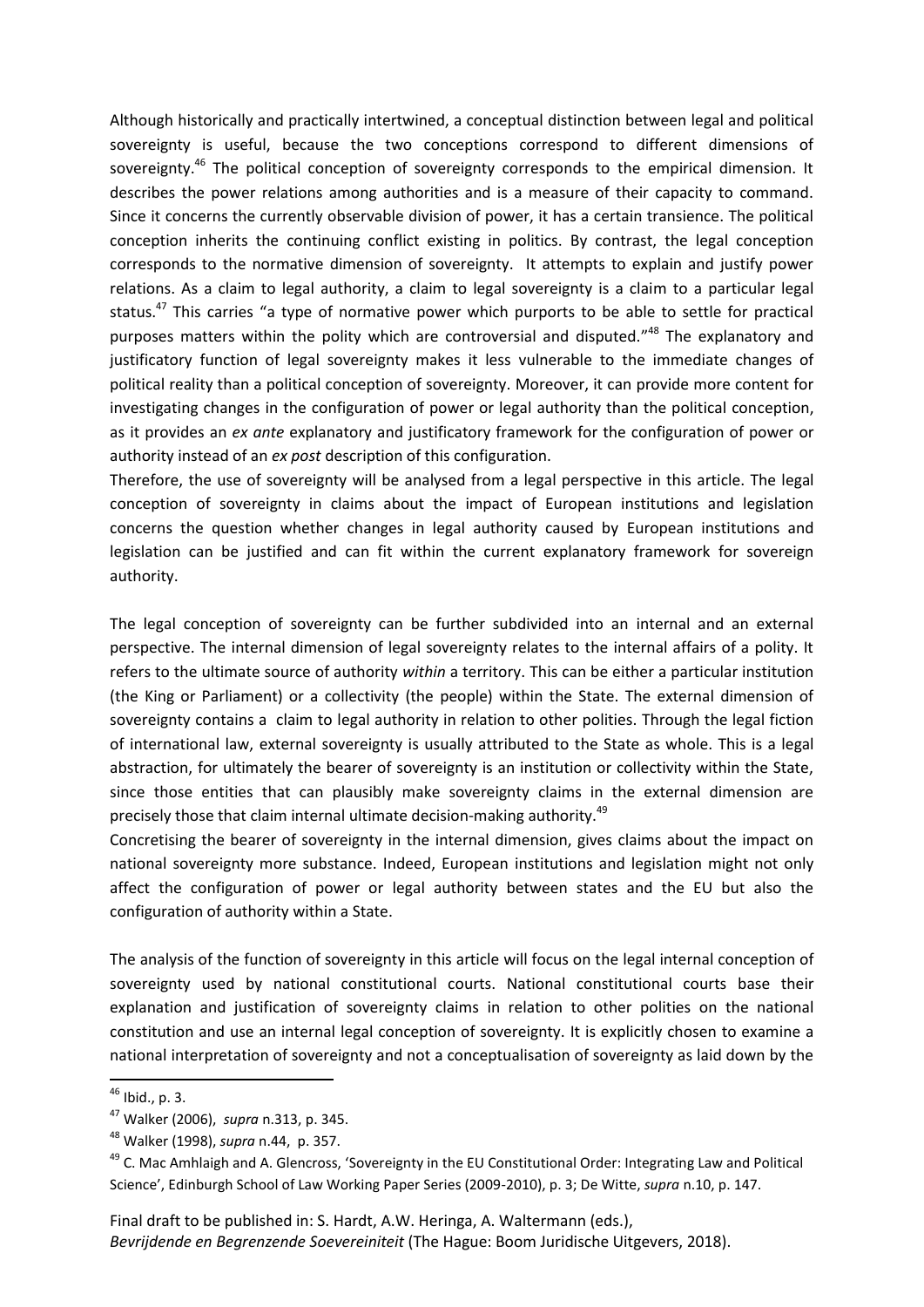European Court of Justice derived from, inter alia, the foundational judgements of *Van Gend&Loos<sup>50</sup>* and Costa/ENEL $^{51}$ . This choice is justified by the fact that claims about an impact of European institutions and legislation on sovereignty concern the impact on *national* sovereignty and mostly arise from national concerns.

Hence, the conceptualisation of sovereignty is narrowed down to its legal internal use by national constitutional courts in the EU. The framework that this conceptualisation provides for assessing the impact of European institutions and legislation on national sovereignty will be a legal internal framework derived from judgements of national constitutional courts in the EU.

## **3.2. Sovereignty according to National Constitutional Courts**

#### **3.2.2. The Context and Objective of the use**

Sovereignty is used by national constitutional courts to resolve cases involving a conflict between EU and national law; it is used to set limits to the European integration process.<sup>52</sup> In general, the courts accept the supremacy of EU law. As the German Constitutional Court reasons in its *Honeywell*  ruling<sup>53</sup>, EU law has primacy because "the Union could not exist as a legal community if the uniform effectiveness of Union law were not safeguarded in the Member States."<sup>54</sup> However, this primacy is not unlimited. In the same judgement, the German Constitutional Court states, "unlike the primacy of application of federal law, as provided for by Article 31 of the Basic Law for the German legal system, the primacy of application of Union law cannot be comprehensive."<sup>55</sup> By the use of national sovereignty, limits to the primacy of EU law are defined and justified.

The context in which the term is used, is related to the objective of its use: by reference to national sovereignty, national constitutional courts try to shape the *vertical* relation between the national and the European legal order. Thereby, the use of the term shapes the process of European integration. Specifically, national sovereignty is used to demarcate the conferral of powers to the European Union and to emphasize that legal authority ultimately lies with the national constitutional courts and, hence, resides within the State.

#### **3.2.3. The effects of the use**

As national sovereignty is used to set limits to the European integration process, these limits might point at the effects that the use of the term should produce. Which issues are at stake according to those who see a threat in the loss of national sovereign authority? In other words, what does the (continued) existence of national sovereignty in legal discourses justify?

In comparison to the judgements of northern, southern, eastern and western constitutional courts in the EU<sup>56</sup>, the limits laid down by the Spanish Constitutional Court most clearly points at the effects that the use of national sovereignty should produce. The clarity of the Spanish account can be explained by the fact that the Spanish Constitutional Court has extracted the main issues from the

<sup>50</sup> HvJ EG 5 February 1963, ECLI:EU:C:1963:1, *Van Gend&Loos*.

<sup>51</sup> HvJ EG 15 July 1964, ECLI:EU:C:1964:66, *Costa/ENEL.*

<sup>52</sup> Craig and De Búrca, *supra* n[.2,](#page-1-0) p. 278.

<sup>53</sup> BVerfG 6 July 2010, 2 BvR 2661/06, *Honeywell.*

 $54$  Ibid., para 53.

 $<sup>55</sup>$  Ibid., para 54.</sup>

<sup>&</sup>lt;sup>56</sup> In particular, the Czech, French, German, Hungarian, Italian, Polish and Spanish Constitutional Courts.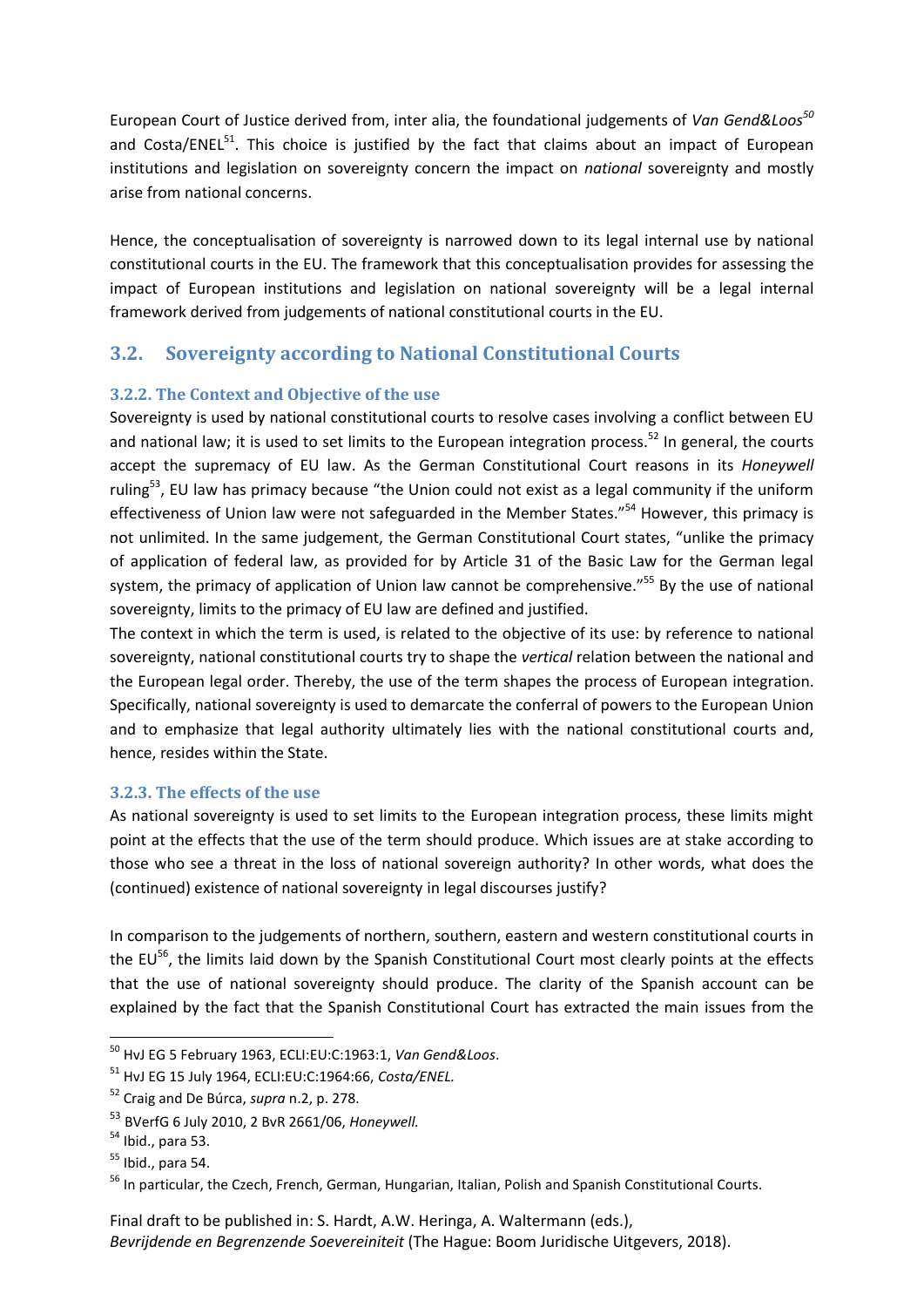judgements of other constitutional courts. The court is known for drawing its judgements on the judgements of other constitutional courts; it "has basically followed the lead of comparative law sources, especially the case law of the Italian Constitutional Court and the traditional case-law of the German Constitutional Court, i.e., its case-law prior to the broad developments commencing with its ruling on the Lisbon Treaty."<sup>57</sup> Therefore, it is likely that the effects extracted from the Spanish case law are representative for the effects that other constitutional courts by the use of national sovereignty intend to produce.

In its review on the constitutionality of the Treaty establishing a Constitution of Europe (Declaration 1/2004), the Spanish Constitutional Court speaks of "the guarantee of the *existence of the states and their basic structures, as well as their values, principles and fundamental rights*, which under no circumstances may become unrecognizable after the phenomenon of the transfer of the exercise of competences to the supra-state organization, a guarantee whose absence or lack of explicit proclamation previously explained the reservations against the primacy of Community legislation with regard to the different constitutions by known decisions of the constitutional jurisdictions of certain states, in what has become known in the doctrine as the dialogue between the constitutional courts and the ECJ."<sup>58</sup> These limits point at two effects that the use of sovereignty should produce: (1) protecting the existence of the State and its basic structures, (2) protecting the State's values, principles and fundamental rights.

In the following, the two criteria are further examined in the judgements of the German and the Czech Constitutional Court.<sup>59</sup> The judgements of the German Constitutional Court are chosen, because the German Court is the most active court in the legal debate about the relationship between EU law and national law, and other constitutional courts have followed its standpoints in their rulings. $60$ 

In order to put the rich jurisprudence of the German Constitutional Court in perspective, the Czech Constitutional Court's judgements are the most interesting to analyse as this court has explicitly distanced itself from certain arguments made by the German Constitutional Court. Also, the Czech Constitutional Court has recently taken a leading role in the conflict between EU and national law, as it was the first court to declare that the EU transgressed its competences.<sup>61</sup>

#### *(1) The existence of the State and its Basic Structures*

**.** 

As to the first effect, the German Constitutional Court has laid down two limits that show its interest in protecting the existence of the German State and its basic structures: the *ultra vires* lock and the identity lock.

The *ultra vires* lock concerns the competence to decide on the division of competences between EU law and national law. More specifically, it concerns the competence to decide whether the EU is transgressing its competences, i.e. is acting *ultra vires*. The German Constitutional Court attributes

<sup>57</sup> P.P. Tremps, 'National Identity in Spanish Constitutional Court Case-law', in A. S. Arnaiz and C. A. Llivina (eds.), *National Constitutional Identity and European Integration* (Cambridge, Antwerp and Portland: Intersentia, 2013) p. 263 at p. 270.

<sup>58</sup> Tribunal Constitucional de España 13 December 2004, Declaration 1/2004, *DTC 1/2004,* at §3.

<sup>&</sup>lt;sup>59</sup> Due to limits to the length of this article, the examination is restricted to two national constitutional courts.

 $60$  It is known that the Czech, Hungarian, Italian, Polish and Spanish Constitutional Courts have partly or fully

based their judgements on the judgements of the German Constitutional Court.

<sup>61</sup> See the *Slovakian pension*-case, which is also mentioned below, *infra* n[.8888.](#page-14-0)

Final draft to be published in: S. Hardt, A.W. Heringa, A. Waltermann (eds.), *Bevrijdende en Begrenzende Soevereiniteit* (The Hague: Boom Juridische Uitgevers, 2018).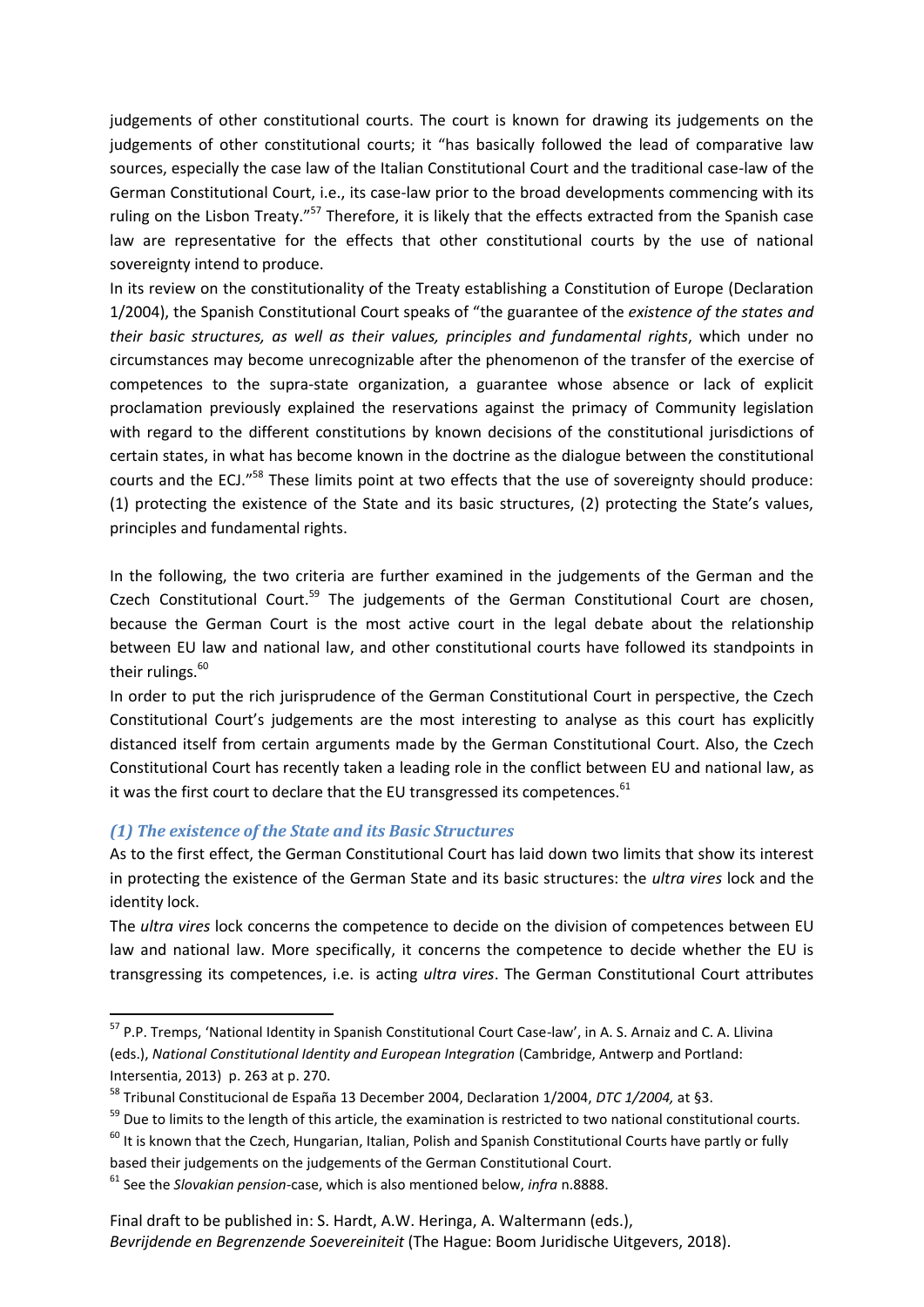itself the legal authority to decide on this. It states in its *Brunner Urteil<sup>62</sup>,* "if European institutions or agencies were to treat (*handhaben*) or develop (*fortbilden*) the Union Treaty in a way that was no longer covered by the Treaty in the form that is the basis for the Act of Accession (*Zustimmungsgesetz*), the resultant legislative instruments would not be legally binding within the sphere of German sovereignty (*Hoheitsbereich*). The German state organs would be prevented for constitutional reasons from applying them in Germany. Accordingly, the Federal Constitutional Court will review legal instruments of European institutions and agencies to see whether they remain within the limits of the sovereign rights conferred to them or transgress them."<sup>63</sup> This is restated in the *Honeywell* judgement, where the court regards itself "empowered and obliged to review acts on the part of European bodies and institutions with regard to whether they take place on the basis of a manifest transgression of competence or on the basis of the exercise of competence in the area of constitutional identity which is not assignable (Article 79.3 in conjunction with Article 1 and Article 20 of the Basic Law) … and where appropriate to declare that inapplicability of acts for the German legal system which exceed competences."<sup>64</sup>

<span id="page-12-0"></span>It should be noted that it is fairly vague when *ultra vires* objections are accepted and could be raised and pursued, even though the court uses clear language about its competence to review *ultra vires* acts.<sup>65</sup> In the *Honeywell* ruling, the court suggests that it would not lightly conclude that the EU had acted *ultra vires*. In terms of procedure, the court only admits a challenge to the supremacy of EU law when the European Court of Justice (ECJ) has been given the opportunity to rule on the issue. In terms of substance, the court elucidates that an excess of power by the EU may only be concluded when the claimant has shown that the EU "was 'manifestly' in violation of its competence and that the impugned act was 'highly significant' in the structure of competence between the Member States and the EU."<sup>66</sup> However, in the *OMT* case, $67$  concerning the Outright Monetary Transactions programme of the European Central Bank during the Euro-crisis, this softened approach to *ultra vires*  review seemed to have disappeared. The court has set out six prerequisites, defined by the ECJ, that had to be fulfilled in order for the Bundesbank to be legally allowed to participate in the implementation of the OMT programme. If these conditions were not met, "it would constitute a sufficiently qualified exceeding of competences within the meaning of *ultra vires* review."<sup>68</sup>

Whether the *ultra vires* lock is an effective and strict limit to the primacy of EU law or not, the lock shows the German Constitutional Court's concern for retaining ultimate legal authority. With the lock, a minimum of legal authority is retained within the German legal order, which is a way of protecting the continued existence of the German State and its basic structures in the process of European integration. As the German Constitutional Court states in its much discussed and analysed *Lisbon* ruling on the constitutionality of the Treaty of Lisbon, the EU is "an association of sovereign

<sup>64</sup> BVerfG 6 July 2010, 2 BvR 2661/06, *Honeywell*, at para 55.

<sup>62</sup> BVerfG 12 October 1993, 2 BvR 2134/92 & 2159/92, *Maastricht/ Brunner Urteil*.

<sup>63</sup> Ibid., para 89; M. H. Wiegandt, 'Germany's International Integration: the Rulings of the German Federal Constitutional Court on the Maastricht treaty and the Out-of-Area Deployment of German Troops', 10(2) American University International law Review (1995) p. 889 at p. 899, footnote 43.

<sup>&</sup>lt;sup>65</sup> C. Tomuschat, 'The Defence of National Identity by the German Constitutional Court', in A. S. Arnaiz and C. A. Llivina (eds.), *National Constitutional Identity and European Integration* (Cambridge, Antwerp and Portland: Intersentia, 2013) p. 205 at p. 210.

<sup>66</sup> Craig and De Búrca, *supra* n[.2,](#page-1-0) p. 285; BVerfG 6 July 2010, 2 BvR 2661/06, *Honeywell*, para 60, 61.

<sup>67</sup> BVerfG 14 January 2014, 2 BvR 2728/13, *OMT.*

 $<sup>68</sup>$  Ibid., para 207.</sup>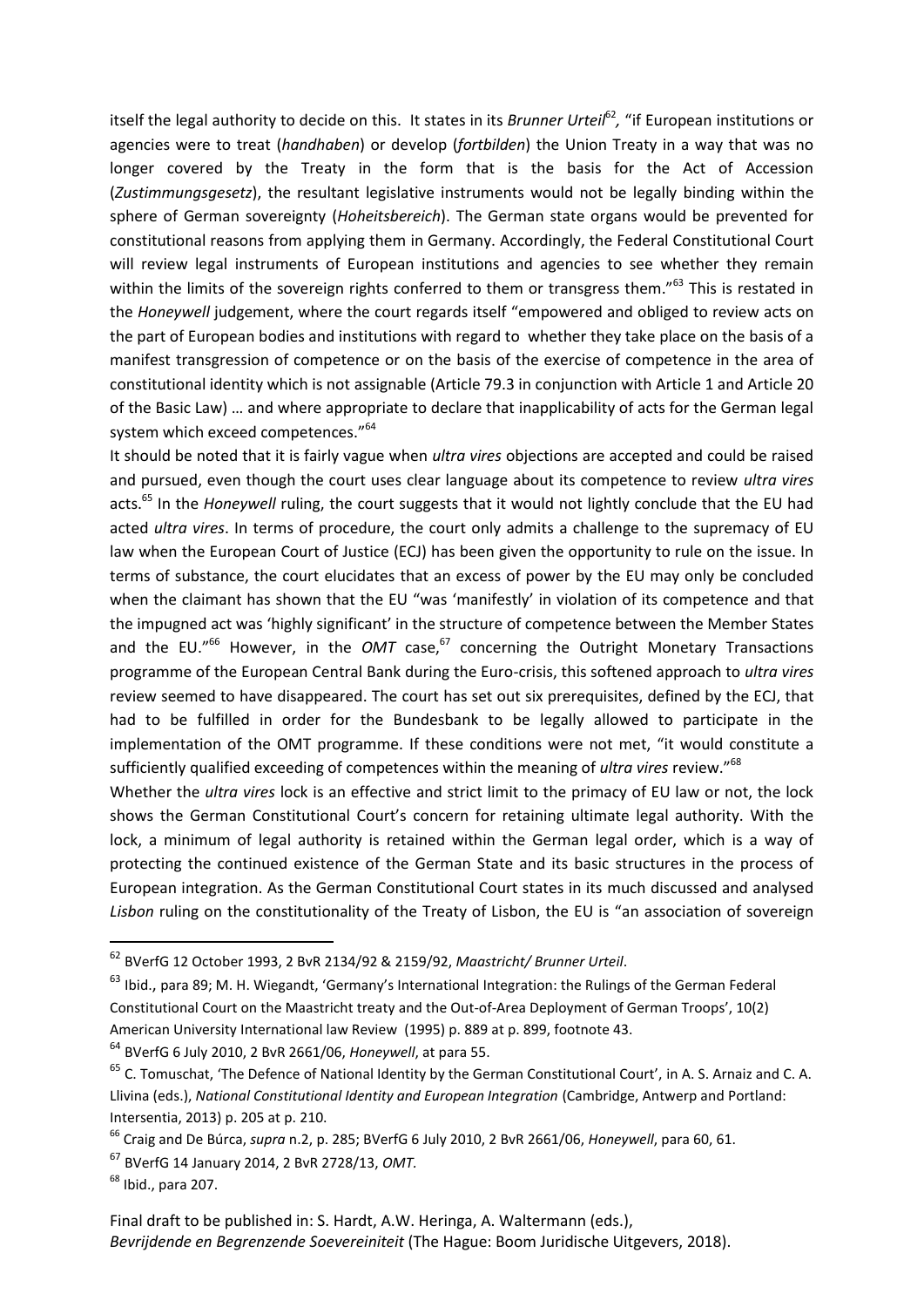states (*Staatenverbund*) to which sovereign powers are transferred<sup>"69</sup> and as the transfer of sovereign powers comes from the Member States, they permanently remain "the Masters of the Treaties".<sup>70</sup>

The second limit that shows the German Court's interest in protecting the existence of the State and its basic structures – the identity lock – also concerns the German Constitutional Court's competence to review, but instead of reviewing a possible excess of competences by the EU, it is a review of whether Germany's constitutional identity is respected. The court sees this review power as the only way to safeguard the fundamental political and constitutional structures of sovereign Member States in a progressing process of European integration.<sup>71</sup>

The German Constitutional Court conceptualises the German constitutional identity as the identity of the Basic Law. Thereby, it reduces the identity lock to a review of the "inviolable core content of the constitutional identity of the Basic Law pursuant to Article 23.1 third sentence in conjunction with Article 79.3 of the Basic Law is respected (see BVerfGE 113, 273 <296>)."<sup>72</sup> Article 23.1 of the Basic Law concerns the possibility of transferring sovereign powers to the EU. This transfer, however, cannot confine the unamendable content of the Basic Law, as described in Article 79.3 of the Basic Law. Article 79.3 of the Basic Law is the so-called 'eternity guarantee', which provides that the principles laid down in Articles 1 and 20 of the Basic Law cannot be amended.<sup>73</sup> These principles include "democracy, the rule of law, the principle of the social state, the republic, the federal state, as well as the substance of elementary fundamental rights indispensable for the respect of human dignity"<sup>74</sup>.

The value attached to the principles by the German Constitutional Court is reflected in the court's perspective on the importance of protecting the existence of the State and its basic structures. The German Constitutional Court does not consider the protection of the existence of the State as an end in itself but a means to an end, namely a means to protecting its principles. As the court states, "sovereign statehood stands for a pacified area and the order guaranteed therein on the basis of individual freedom and collective self-determination. The state is neither a myth nor an end in itself but the historically grown and globally recognised form of organisation of a viable political community."<sup>75</sup>

However, this does not make the effect of protecting the German state and its basic structures less essential for the German Constitutional Court, because the court does not see the State as "*a* form (among others) but *the* (ultimate) form of a political community"<sup>76</sup> in which the German values, principles and fundamental rights can flourish. This is mainly based on the court's idea of democracy. The principle of democracy is considered to be at the heart of Germany's constitutional identity.<sup>77</sup> It

 $\overline{a}$ 

<sup>69</sup> BVerfG 30 June 2009, 2 BvE 2/08, *Lisbon*, para 229.

 $70$  Ibid., para 231.

 $71$  Ibid., para 240.

 $<sup>72</sup>$  Ibid., para 240.</sup>

<sup>73</sup> Tomuschat, *supra* n[.6565,](#page-12-0) p. 212.

<sup>74</sup> BVerfG 30 June 2009, 2 BvE 2/08, *Lisbon*, para 217.

 $<sup>75</sup>$  Ibid., para 224.</sup>

<sup>&</sup>lt;sup>76</sup> R. Bieber, 'Comments on the German Constitutional Court's Decision on the Lisbon Treaty: "An Association of Sovereign States"', 5(3) *European Constitutional Law Review* (2009) p. 391 at p. 392.

<sup>77</sup> BVerfG 30 June 2009, 2 BvE 2/08, *Lisbon*, para 216.

Final draft to be published in: S. Hardt, A.W. Heringa, A. Waltermann (eds.), *Bevrijdende en Begrenzende Soevereiniteit* (The Hague: Boom Juridische Uitgevers, 2018).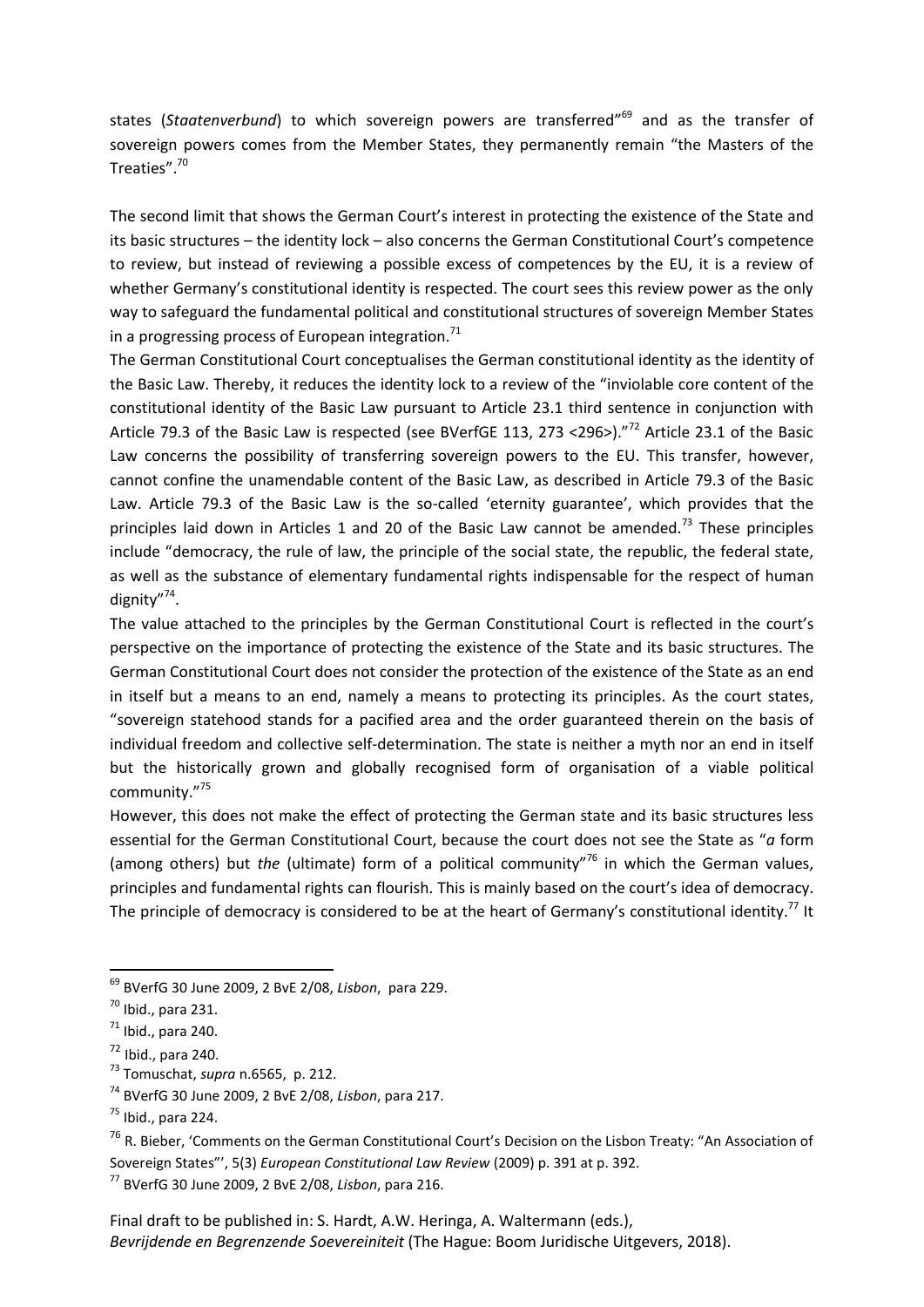<span id="page-14-1"></span>is established in the right to vote, which the court regards as a right equal to a fundamental right<sup>78</sup> and "the citizen's most important individual right to democratic participation guaranteed by the Basic Law."<sup>79</sup> The court thinks that democracy is only able to flourish within the 'primary political area<sup>'80</sup> of the nation-state; democracy is existentially bound to the (pre-)existence of the German state. $81$  Although the democracy of the EU is approximated to federal state concepts, which is different from a national democratic concept, $^{82}$  the German Court considers the EU incapable of becoming fully democratic, because the EU is a secondary legal order, derived from that of the Member States, and there is no 'European people' that can be democratically represented in the European Parliament.<sup>83</sup>

<span id="page-14-2"></span>Hence, in the eyes of the German Constitutional Court, the existence of the State and its basic structures is a prerequisite for the protection of the State's values, principles and fundamental rights. Specifically, the existence of the State and its basic structures is considered essential for protecting the inviolable core of the German constitutional identity: the principle of democracy.

<span id="page-14-0"></span>The Czech Constitutional Court has copied the German *ultra vires* lock in its Lisbon decisions,<sup>84</sup> just like the Danish Highest Court in its *Maastricht* decision<sup>85</sup> and the Polish Constitutional Tribunal in its decision on the Accession Treaty.<sup>86</sup> The Czech and the Polish Constitutional Court 'drew explicitly on the German *Maastricht* decision for inspiration.'<sup>87</sup> The Czech Constitutional Court was even the first national court to declare a European act *ultra vires*. In the so-called *Slovakian pension-case*,<sup>88</sup> the Czech Court ruled that the ECJ had in its *Landtová* ruling<sup>89</sup> "wrongfully applied an EU regulation on the coordination of social security schemes (Coordination Regulation)<sup>90</sup> to facts devoid of any crossborder dimension."<sup>91</sup>

**.** 

<sup>85</sup> Danish HC 6 April 1998, I 361/1997, *Carlsen v. Rasmussen*.

 $^{78}$  Ibid., para 208.

 $^{79}$  Ibid., para 210.

<sup>&</sup>lt;sup>80</sup> T. van den Brink and J.W. van Rossem, 'Sovereignty, Stability and Solidarity: Conflicting and Converging Principles and the Shaping of Economic Governance in the European Union', [UCD Working Papers in Law,](https://papers.ssrn.com/sol3/papers.cfm?abstract_id=2439184##)  [Criminology & Socio-Legal Studies Research Paper No. 04061213](https://papers.ssrn.com/sol3/papers.cfm?abstract_id=2439184##) (December 6, 2013) at p. 6.

 $81$  M. Wendel, 'Lisbon before the Courts: Comparative Perspectives', 7(1) European Constitutional Law Review (2011) p. 96 at p. 119.

<sup>82</sup> BVerfG 30 June 2009, 2 BvE 2/08, *Lisbon*, para 288.

<sup>83</sup> D. Halberstam and C. Möllers, 'The German Constitutional Court says "Jaz u Deutschland!"', 10(8) *German LJ* (2009) p. 1241 at p. 1241, 1247.

<sup>84</sup> Czech CC 26 November 2008, Pl ÚS 19/08, *Treaty of Lisbon I*.

<sup>86</sup> Polish CT 11 May 2015, K 18/04, *Accession Treaty*.

<sup>87</sup> Wendel, *supra* n[.81,](#page-14-1) p. 130.

<sup>88</sup> Czech CC 31 January 2013, Pl ÚS 5/12, *Slovak Pensions XVII.*

<sup>89</sup> ECJ 22 June 2011, C399/09, *Landtová*.

 $90$  Council Regulation (EEC) No. 1408/71 of 14 June 1971 on the application of social security schemes to employed persons, to self-employed persons and to members of their families moving within the Community, English special edition of the OJ: Series I, ch. 1971(II) at p. 416.

<sup>&</sup>lt;sup>91</sup> J. Komárek, 'Czech Constitutional Court Playing with Matches: The Czech Constitutional Court Declares a Judgment of the Court of Justice of the EU Ultra Vires; Judgment of 31 January 2012, Pl. ÚS 5/12, Slovak Pensions XVII (Case Note)', 8 *European Constitutional Law Review* (2012) p. 323 at p.323.

Final draft to be published in: S. Hardt, A.W. Heringa, A. Waltermann (eds.), *Bevrijdende en Begrenzende Soevereiniteit* (The Hague: Boom Juridische Uitgevers, 2018).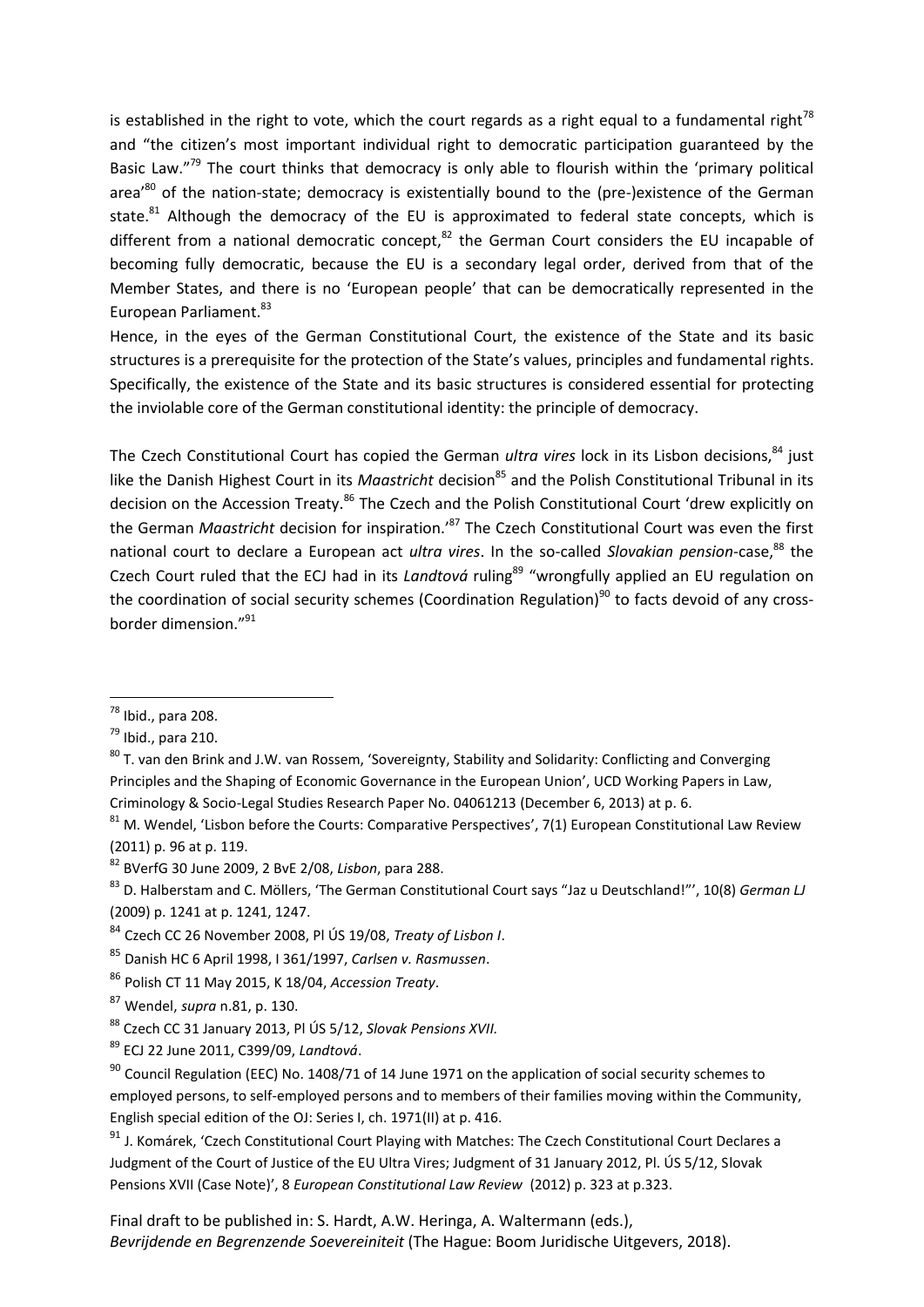The Czech Constitutional Court also makes use of an identity lock, but has firmly criticized the German Constitutional Court for its approach. Specifically, the Czech Court criticized the catalogue of essential State functions that the German Court has developed $92$  and the German Court's conceptualisation of the German Identity by formulating in advance, in an abstract context, the inviolable core content of its constitutional identity. Both critiques identify it as an act of judicial activism to determine substantive limits to the transfer of powers when decisions on the scope and content of these limits have not explicitly been made on the political level.<sup>93</sup>

In general, the Czech Court's criticism on the German Constitutional Court's approach comes down to a rejection of the German Court's exclusive concept of the State as the ultimate form of political community. The Czech Court does not regard the State as the only political area in which statal values, principles and fundamental rights can flourish. Instead of the EU being a secondary order, it sees democratic legitimation of EU authority as having a multi-levelled nature, which is not derived solely from national democratic legitimation.<sup>94</sup> It states that, "the democratic process on the Union and domestic level mutually supplement and are dependent on each other."<sup>95</sup>

The critique makes clear that the Czech Constitutional Court is ambivalent about whether it values the existence of the State and its basic structures in itself or see it as a means to an end, namely a way of securing the second effect – protecting the State's values, principles and fundamental rights.

Just like the German Constitutional Court, the Czech Constitutional Court states that the need to protect the existence of the State and its basic structures is derived from the need to protect the State's values, principles and fundamental rights. In its *Lisbon II* judgement, the Czech Court recalls "that (as it found in point 209 of the *Lisbon Treaty I* judgment) sovereignty of the state in a modern democratic state is not an aim in itself, thus in isolation, but it is a means to fulfil the foundational values upon which the construction of the democratic state based on the rule of law stands."<sup>96</sup>

However, by rejecting that the existence of the State is a prerequisite for flourishing values, principles and fundamental rights, the protection of the State in relation to the transferral of powers to the EU is no longer justified. If the EU and the Czech Republic mutually supplement each other, there is no reason for limiting the transferral of power to the EU in order to protect the existence of the Czech Republic and its basic structures. The Czech Court does not clarify whether it would allow the State to become indispensable when the State's values principles and fundamental rights are able to flourish to the same standards within another political area than the nation-state, such as the EU. The Czech Court seems to be in two minds by arguing that the EU has reached a multi-levelled stage beyond a natiocentric sovereignty paradigm as well as firmly protecting the existence of the State with its *ultra vires* review.<sup>97</sup>

<sup>&</sup>lt;sup>92</sup> In this list, the German Constitutional Court set out five key competences that are "particularly sensitive for the ability of a constitutional state to democratically shape itself." Thereby, it developed a *Staatsaufgabenlehre* – a theory of what necessary tasks the State must fulfil – and quite explicitly shows its intention to protect the existence of the German State. [BVerfG 30 June 2009, 2 BvE 2/08, *Lisbon*, para 252; Halberstam and Möllers, *supra* [n.83](#page-14-2), p. 1249.]

<sup>93</sup> Wendel, *supra* n[.81,](#page-14-1) p. 127.

<sup>94</sup> Wendel, *supra* n[.81,](#page-14-1) p. 117.

<sup>95</sup> Czech CC 30 November 2009, Pl ÚS 29/09, *Treaty of Lisbon II*, para 139.

<sup>96</sup> Czech CC 30 November 2009, Pl ÚS 29/09,*Treaty of Lisbon II*, para 147.

<sup>97</sup> Van Rossem, *supra* n[.6,](#page-2-1) p. 263.

Final draft to be published in: S. Hardt, A.W. Heringa, A. Waltermann (eds.), *Bevrijdende en Begrenzende Soevereiniteit* (The Hague: Boom Juridische Uitgevers, 2018).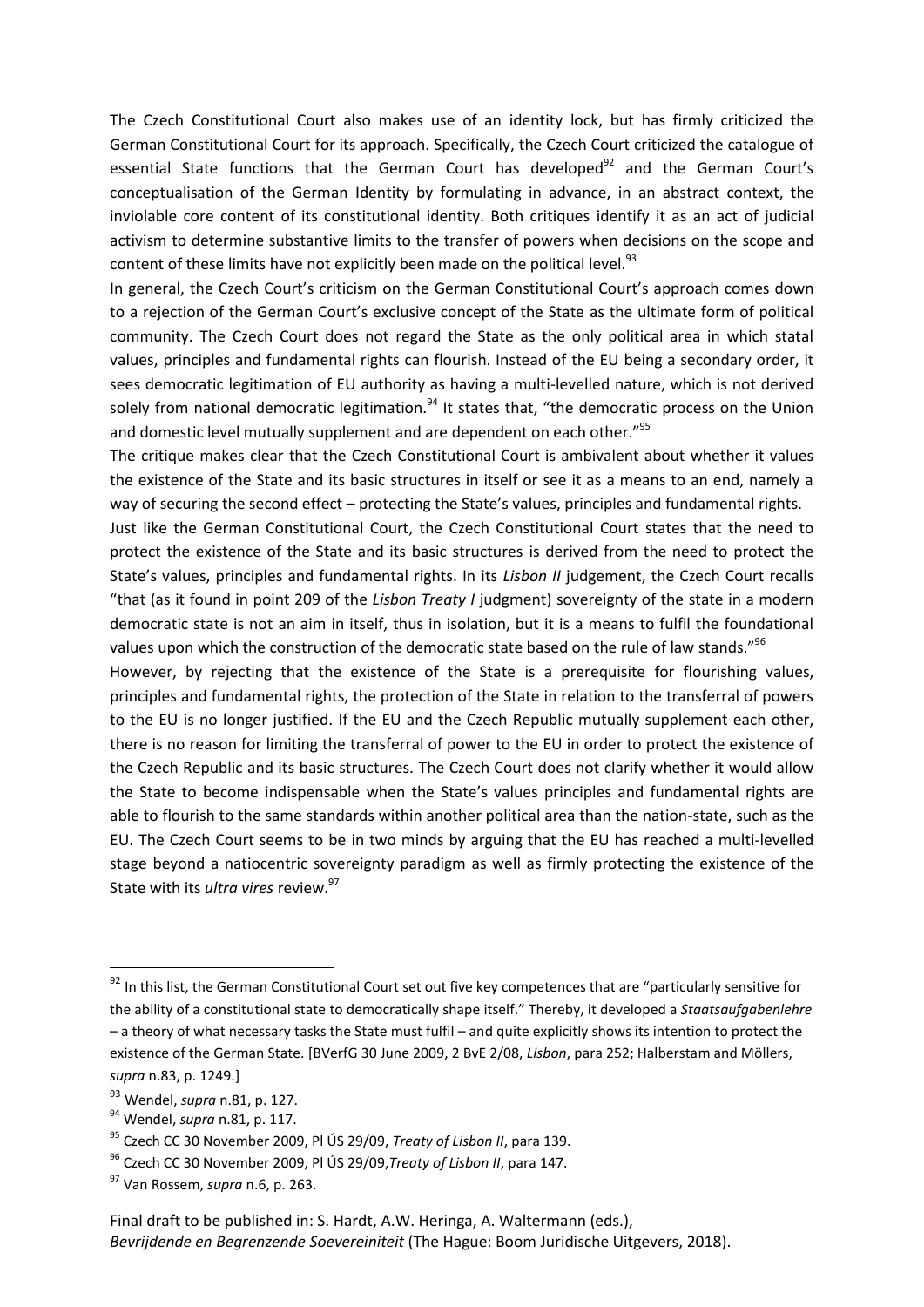The above examination of the German and the Czech Constitutional Court's judgements makes clear that the protection of the State and its basic structures is an effect intended by the use of sovereignty, but this effect is only justified by the need for protecting the State's value, principles and fundamental rights. In the end, the sovereign values justify the existence of the State and, hence, the national claims to sovereignty. However, if an exclusive conception of the State is maintained, like the German Constitutional Court does, the protection of the existence of the State remains an essential effect. If a non-exclusive conception of the State is maintained, like the Czech Constitutional Court does, the necessity of protecting the existence of the State and its basic structures becomes ambivalent.

#### *(2) The State's values, principles and fundamental rights*

The second effect that the use of sovereignty intends to bring about is the protection of the State's values, principles and fundamental rights. The importance attached to this effect follows from the previous discussion, which made clear that protecting the existence of the State and its basic structures is a vehicle for protecting the State's values, principles and fundamental rights. These values and principles justify the existence of the State and national claims to sovereignty. This also came to light in the discussion on the essentially contested nature of sovereignty. Sovereignty expresses and incorporates certain sovereign values, such as democracy, the rule of law and human rights protection, which it seeks to implement in practice and according to which the sovereign powers are evaluated.

Moreover, it should be noted that there is a considerable overlap between the protection of the State's basic structures and its values and principles, since labelling State's structures as 'basic' might depend on an idea of which structures are essential for the protection of the State's values and principles.

## **4. Concluding Remarks**

The concept of sovereignty is an essentially contested concept. The debate over sovereignty is inherent to the very nature of the concept, which makes it impossible to find a commonly agreed definition. Acknowledgement of the essentially contested nature of sovereignty in public debates could not only mitigate conflict, but also shows the demand for clarifying which interpretation of sovereignty is used when an impact is claimed.

In the current public debate, there is a lack of awareness about this essentially contested nature of sovereignty, while it causes broad misunderstanding when the concept is used. As long as there is no clarity about which conceptualisation of sovereignty is used, it is impossible to have a meaningful debate about the impact of European institutions and legislation on national sovereignty. Contestants might not be disagreeing about the effects of European institutions and legislation, but about the issues that they intend to protect by the use of the concept. This creates the impression that current claims about an impact of European institutions and legislation on national sovereignty are nothing more than myths and 'thought-destructive mantras', as claims about the impact on an undefined concept are empty statements.

Although the essentially contested nature of sovereignty explains why one might find oneself grasping at straws when trying to define sovereignty, this is not a reason to avoid or reject the use of the notion of sovereignty. Instead, awareness of the essentially contested nature can be used to distinguish fruitful from less fruitful approaches to conceptualising sovereignty. It illuminates that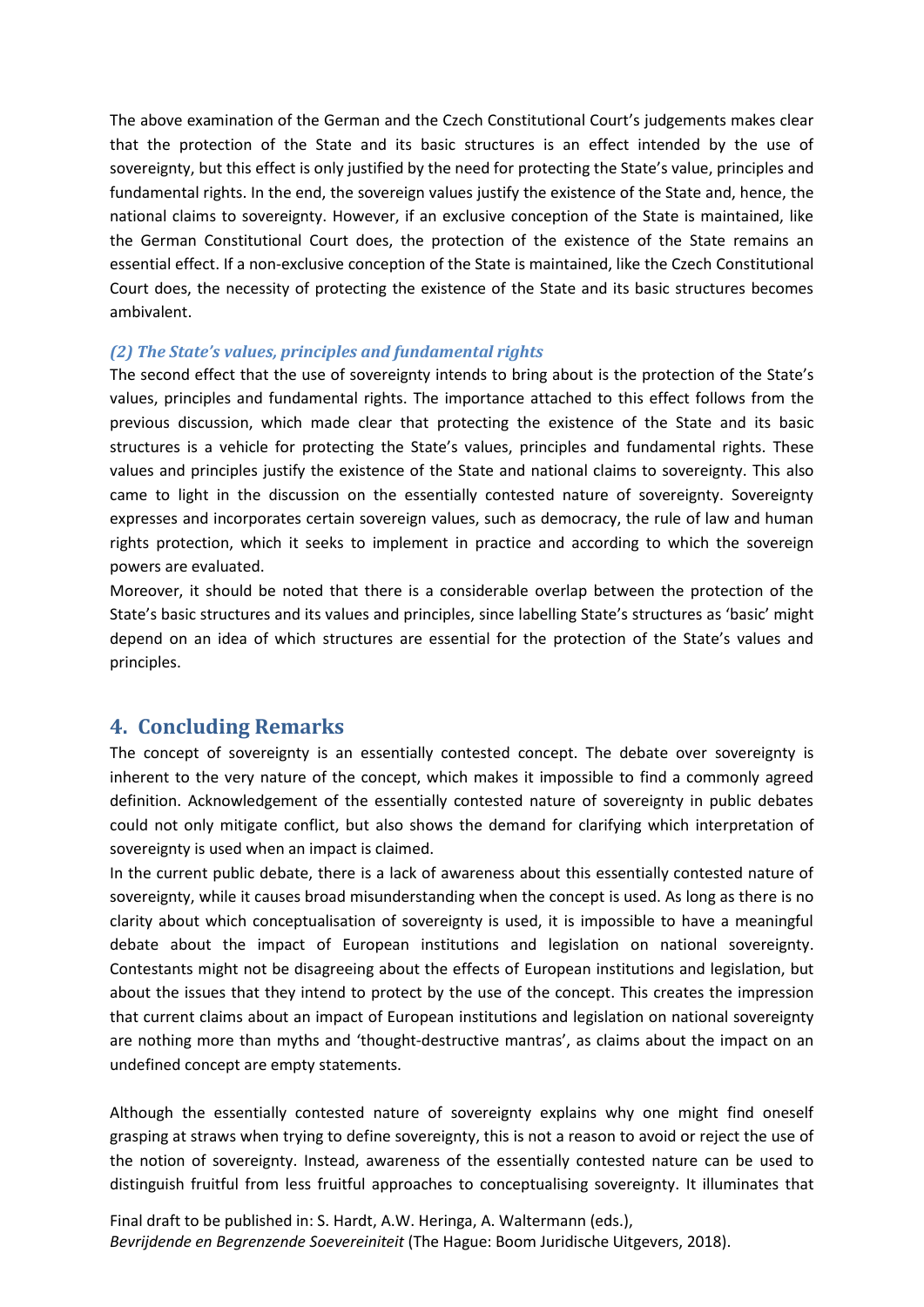defining what sovereignty *is,* leads us down a blind alley, while the function of sovereignty in a particular use by a particular group of users can be described. Hence, sovereignty cannot be conceptualised in a general public use, but the conceptualisation should be narrowed down to the use in a particular legal or political debate.

In this article, the functional approach has been applied by conceptualising the use of sovereignty by national constitutional courts. In particular, this conceptualisation can give claims about the impact of mutual recognition in the AFSJ more substance. It elucidates that national sovereignty is used in the context of a *vertical* relation between the EU and its member states. This might be important to note when the relative impact of mutual recognition and harmonisation on national sovereignty in the AFSJ is examined, since mutual recognition is mainly a horizontal regulatory measure while harmonisation is a vertical measure. Moreover, the description points to two important effects that are at stake when assertions about the impact on national sovereignty are made: the protection of (1) the existence of the State and its basic structures, and (2) the State's values, principles and fundamental rights. Hence, assertions about the impact on national sovereignty come down to assertions about the impact on the bearer of sovereignty and the impact on the sovereign values that justify the exercise of sovereignty.

These two effects in combination with the context and objective of the use of sovereignty by national constitutional courts could provide the main pillars or basis of a framework to assess the impact of European institutions and legislation on national sovereignty, whereby past and future impact claims can be underpinned. Such an assessment framework will always be accompanied by the side-note that it is based on just one of the many conceptualisations of sovereignty, which will definitely not be the right or best conceptualisation according to everyone.

Moreover, also within this conceptualisation by national constitutional courts, a choice has to be made between the conceptualisation of the German and the conceptualisation of the Czech Constitutional Court. The relative weight given to the two effects – the existence of the State and its basic structures, and the State's values, principles and fundamental rights – differs per court. While the German Constitutional Court uses an exclusive conception of the State, in which the State is considered the only political community where the statal values, principles and fundamental rights can flourish, the Czech Constitutional Court uses a non-exclusive conception of the State, in which the EU and its member states are considered to be mutually supplementing each other. If an exclusive conception of the State is maintained, the protection of the existence of the State and its basic structures will be essential as a means to the end of protecting the State's values, principles and fundamental rights. But in a non-exclusive conception, it is unclear why the existence of the State and its basic structures should be protected against a transferral of power or authority to the EU.

Recognizing the essentially contested nature of sovereignty sheds light on the many conceptualisations of sovereignty that exist. It also has the normative consequence that none of the conceptualisations can objectively be regarded as better; neither the conceptualisation of the German nor the conceptualisation of the Czech Constitutional Court is better, they emphasize different aspects of the concept of sovereignty.

In the public debate, the constitutional core of sovereignty consisting of the sovereign values is not always recognized. The concept is also used to claim decision-making power over – what we might call – crooked cucumbers. This could be the use of a political conception of sovereignty, which lies far